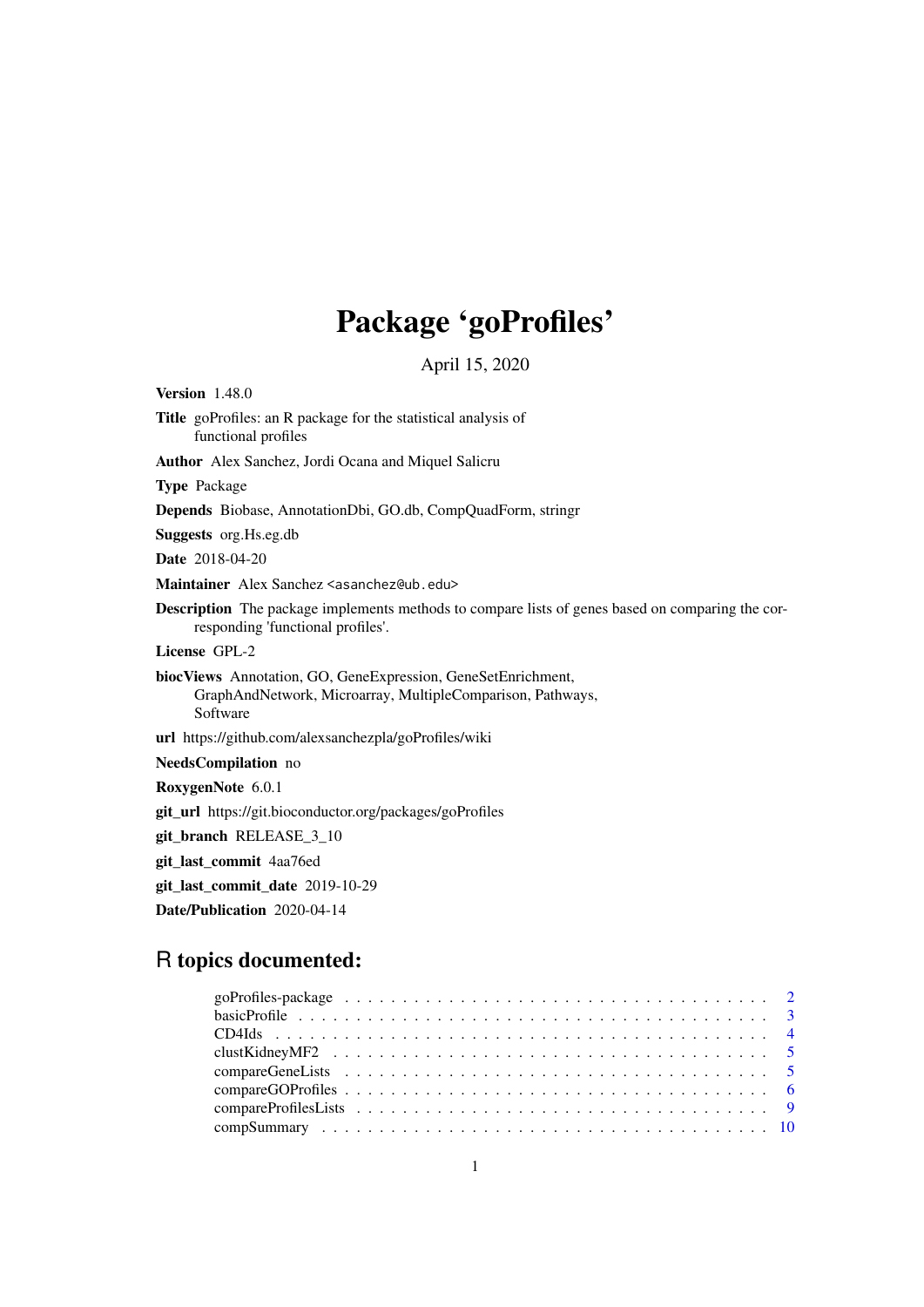<span id="page-1-0"></span>

| Index | 36 |
|-------|----|

goProfiles-package *Performs Gene Ontology based analysis using Functional Profiles.*

## Description

Performs Gene Ontology based analysis for gene sets or other type of biological identifiers which can be annotated in the Gene Ontology.

#### Details

| Package: | goProfiles |
|----------|------------|
| Type:    | Package    |
| Version: | 1.33.4     |
| Date:    | 2016-03-29 |
| License: | GPL        |

## Author(s)

Alex Sanchez and Jordi Ocana

## References

Sanchez-Pla, A., Salicru M. and J.Ocana. Statistical methods for the analysis of high-throughput data based on functional profiles derived from the gene ontology. Journal of Statistical Planning and Inference, 2007.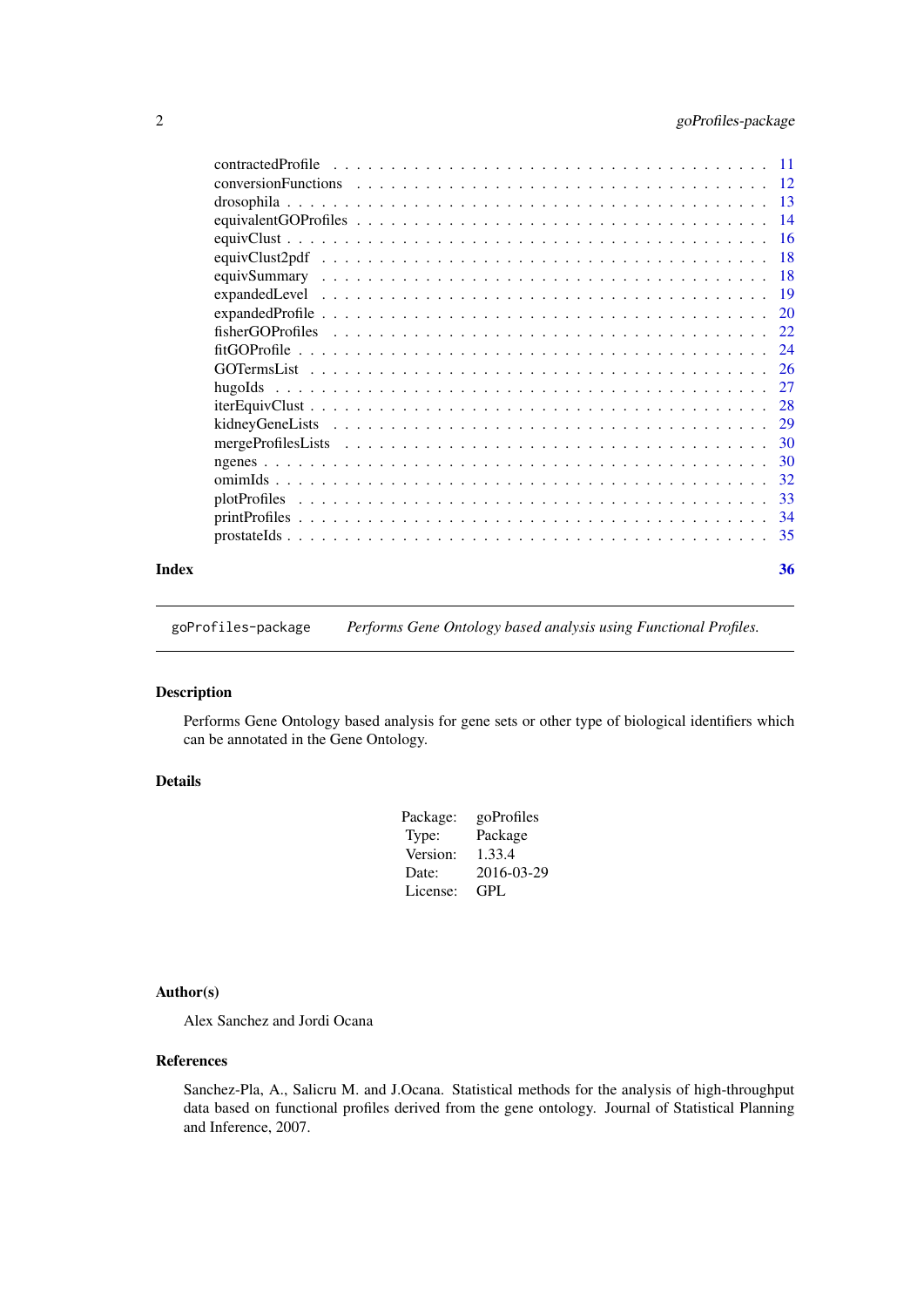#### <span id="page-2-0"></span>basicProfile 3

Salicru, M., Ocana, J. Sanchez-Pla, A. Comparison of Gene Lists based on Functional Profiles. BMC Bioinformatics, DOI: 10.1186/1471-2105-12-401, 2011.

## See Also

goTools, GOstats, topGO, and other Bioconductor packages for GO based analysis

<span id="page-2-1"></span>basicProfile *Builds basic functional profile*

#### Description

Compute basic functional profile for a given list of genes/GO identifiers, a given ontology at a given level of the GO

## Usage

```
basicProfile(genelist, idType = "Entrez", onto = "ANY", level = 2, orgPackage=NULL,
anotPackage=NULL, ord = TRUE, multilevels = NULL,
empty.cats = TRUE, cat.names = TRUE, na.rm = TRUE)
```
## Arguments

| genelist    | List of genes on which the Profile has to be based                                                                                                                                                                                                 |
|-------------|----------------------------------------------------------------------------------------------------------------------------------------------------------------------------------------------------------------------------------------------------|
| idType      | Type of identifiers for the genes. May be 'Entrez' (default), BiocProbes or<br>GoTermsFrame (see details below).                                                                                                                                   |
| onto        | Ontology on which the profile has to be built                                                                                                                                                                                                      |
| level       | Level of the ontology at which the profile has to be built                                                                                                                                                                                         |
| orgPackage  | Name of a Bioconductor's organism annotations package ('org.Xx-eg-db'). This<br>field must be provided if the gene list passed to the function is either a character<br>vector of 'Entrez' (NCBI) identifiers or a character vector of probe names |
| anotPackage | Name of Bioconductor's microarray annotations package. This field must be<br>provided if the gene list passed to the function is a character vector of probe<br>names                                                                              |
| ord         | Set to 'TRUE' if the profile has to appear ordered by the category names                                                                                                                                                                           |
| multilevels | If it is not NULL it must be a vector of GO categories that defines the level at<br>where the profile is built                                                                                                                                     |
| empty.cats  | Set to 'TRUE' if empty categories should appear in the profile                                                                                                                                                                                     |
| cat.names   | Set to 'TRUE' if the profile has to contain the names of categories                                                                                                                                                                                |
| $na$ . $rm$ | Set to 'TRUE' if NAs should be removed                                                                                                                                                                                                             |

## Details

The function admits three types of entries: Entrez ('Entrez'), Bioconductor probe set names ('BioCprobes') or a special type of data frames ('GOTermsFrames'). If the identifier type are 'BioCprobes' then an annotation package name must be provided too.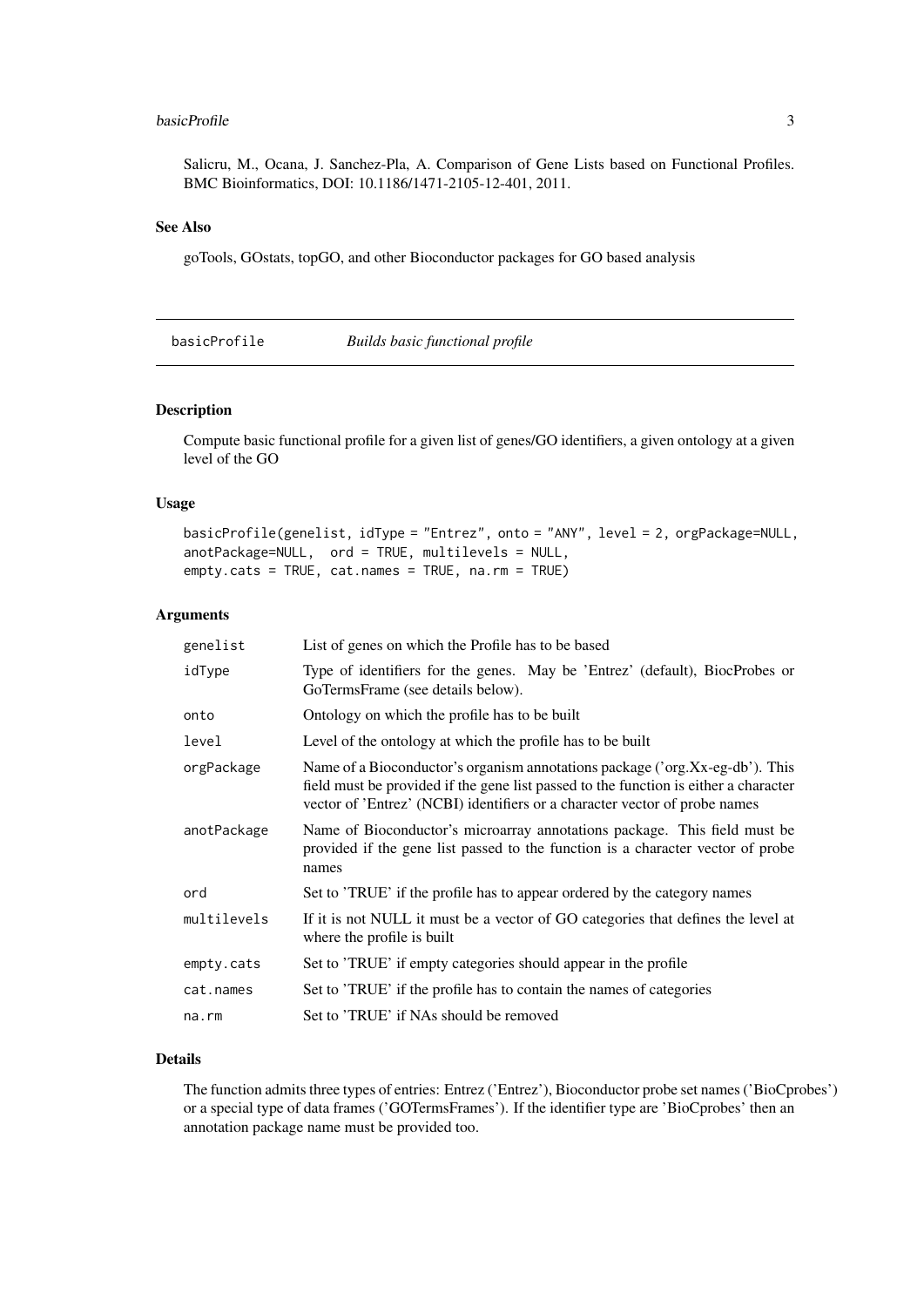#### <span id="page-3-0"></span>Value

An object of class GOProfile (one or more data frames in a list named by the ontologies)

#### Author(s)

Alex Sanchez

## References

Sanchez-Pla, A., Salicru, M. and Ocana, J. Statistical methods for the analysis of high-throughput data based on functional profiles derived from the gene ontology. Journal of Statistical Planning and Inference, Volume 137, Issue 12, Pages 3975-3989, 2007

## See Also

expandedProfile

## Examples

```
data(CD4Ids)
CD4.MF.Profiles <-basicProfile(genelist=CD4LLids, onto='MF', level=2, orgPackage="org.Hs.eg.db")
print(CD4.MF.Profiles)
```
CD4Ids *Entrez identifiers for CD4-TCells example*

#### Description

This dataset contains the entrez identifiers CD4EntrezIds and their associated GO Terms CD4GOTermsFrame and CD4GOTermsList corresponding to the list of differentially expressed genes in a study by Henkel et al.

## Usage

data(CD4Ids)

#### Source

Hengel, R.L. and Thaker, V. and Pavlick, M.V. and Metcalf, J.A. and Dennis, G. Jr. and Yang, J. and Lempicki, R.A. and Sereti, I. and Lane, H.C. (2003). L-selectin (CD62L) expression distinguishes small resting memory CD4+ T cells that preferentially respond to recall antigen. J. Immunol., 170, 28-32. (2003)

## Examples

data(CD4Ids)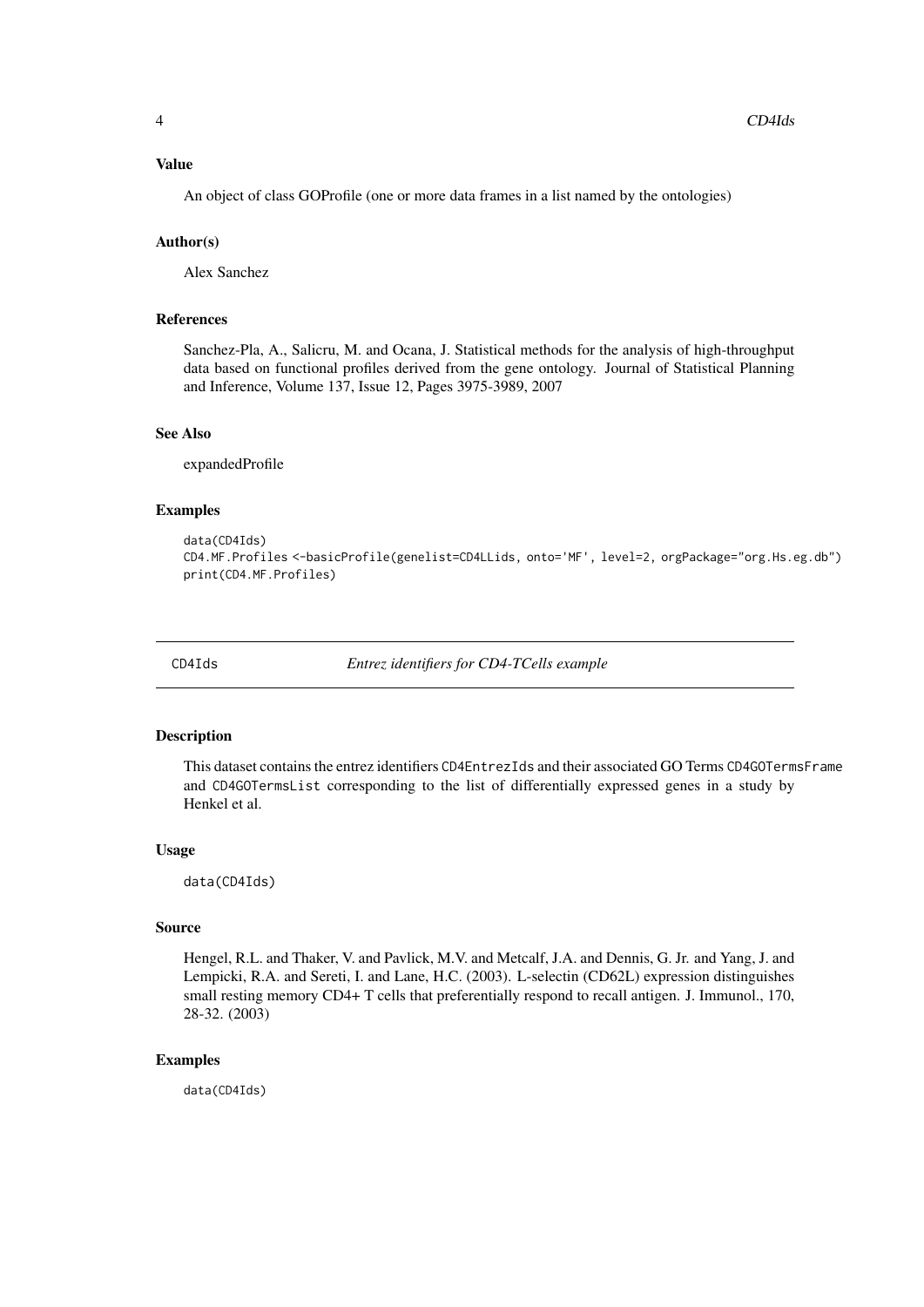<span id="page-4-0"></span>

| clustKidneyMF2 | Ready 2 cluster equivalence distance matrix obtained from the analy- |
|----------------|----------------------------------------------------------------------|
|                | sis of the "Kidney Dataset" at level 2 of the MF ontology            |

## Description

An object of class "list" with the information outputted from of the analysis performed by function "profileEquiv\_topDown2"

## Usage

clustKidneyMF2

## Format

An object of class equivClust (inherits from hclust) of length 7.

<span id="page-4-1"></span>

| compareGeneLists | Compares two lists of genes by building (expanded) profiles and com- |
|------------------|----------------------------------------------------------------------|
|                  | <i>paring them</i>                                                   |

## Description

This function wraps all the needed steps to compare two lists of genes following the methodology developed by Sanchez, Salicru and Ocan\~a (2007)

## Usage

```
compareGeneLists(genelist1, genelist2, idType = "Entrez", onto = "ANY",
level = 2, orgPackage, method = "lcombChisq", ab.approx = "asymptotic",
confidence = 0.95, compareFunction="compareGOProfiles", ...)
```

| genelist1                    | First gene set to be compared                                                                                                                                                                |
|------------------------------|----------------------------------------------------------------------------------------------------------------------------------------------------------------------------------------------|
| genelist2                    | Second gene set to be compared                                                                                                                                                               |
| idType                       | Type of identifiers for the genes. May be 'Entrez' (default), BiocProbes or<br>GoTermsFrame. See the 'Details' section below                                                                 |
| onto                         | Ontology on which the profile has to be built                                                                                                                                                |
| level                        | Level of the ontology at which the profile has to be built                                                                                                                                   |
| orgPackage                   | Name of a Bioconductor's organism annotations package ('org.Xx-eg-db')                                                                                                                       |
| method                       | The approximation method to the sampling distribution under the null hypothe-<br>sis specifying that the samples pn and qm come from the same population. See<br>the 'Details' section below |
| confidence                   | The confidence level of the confidence interval in the result                                                                                                                                |
| ab.approx<br>compareFunction | The approximation used for computing 'a' and 'b' coefficients (see details)                                                                                                                  |
|                              | Allows to use 'fitGOProfile' (sample vs population) or 'compareGOProfiles'<br>(sample1 vs sample2)                                                                                           |
|                              | Other arguments for the methods 'basicProfile' or 'compareGoProfiles'                                                                                                                        |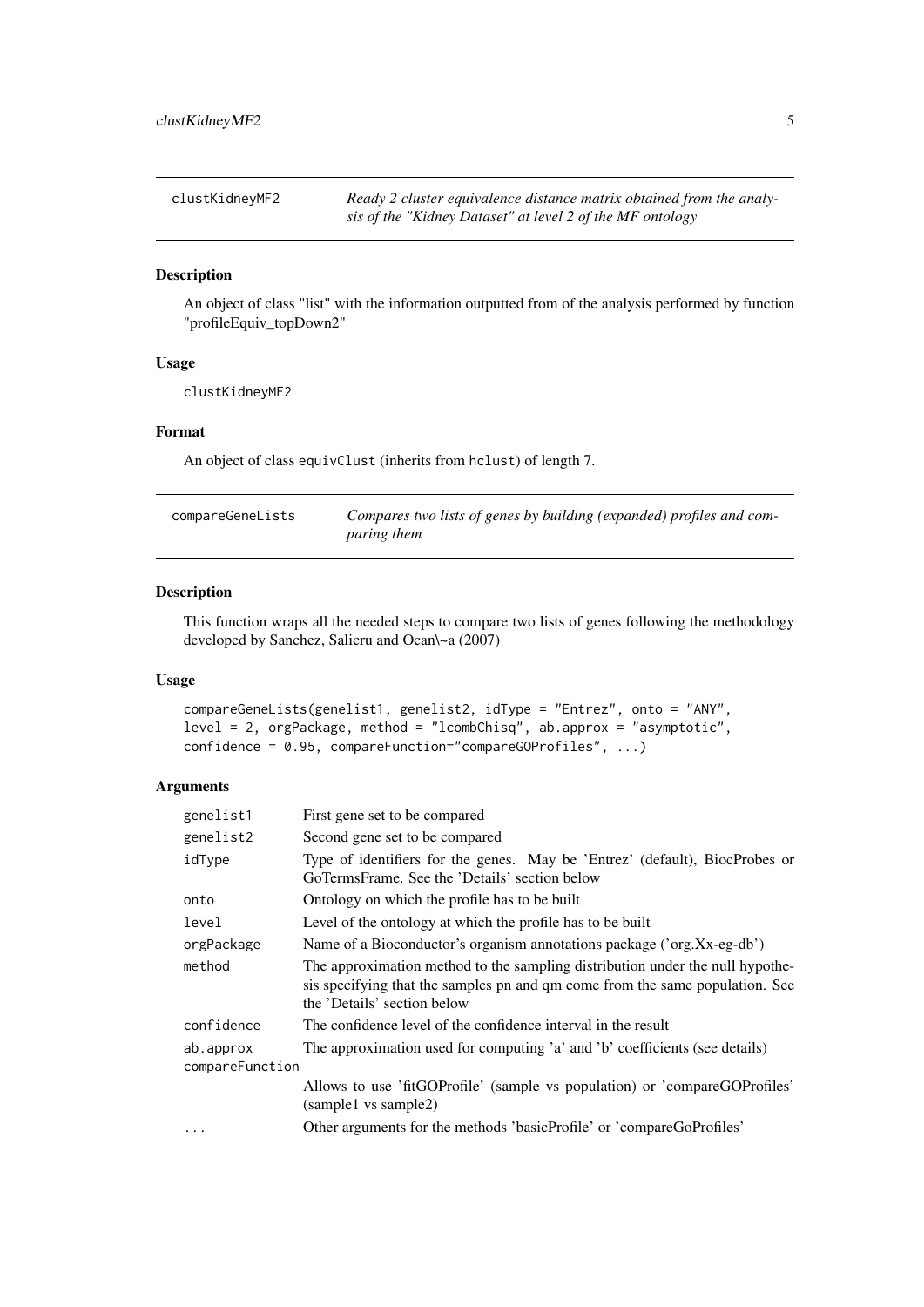#### <span id="page-5-0"></span>Value

The result of the comparison is a list with a variable number of arguments, depending for which ontologies has been performed the comparison. Each list member is an object of class 'htest' corresponding to the output of the function compareGOProfiles

#### Author(s)

Alex Sanchez

## References

Sanchez-Pla, A., Salicru, M. and Ocana, J. Statistical methods for the analysis of high-throughput data based on functional profiles derived from the gene ontology. Journal of Statistical Planning and Inference, 2007

## See Also

[compareGOProfiles](#page-5-1), [basicProfile](#page-2-1)

## Examples

```
data(prostateIds)
prostateCompared<- compareGeneLists (welsh01EntrezIDs[1:500],
singh01EntrezIDs[1:500], level=2, onto='MF', orgPackage="org.Hs.eg.db")
print(prostateCompared)
# print(compSummary(prostateCompared))
```
<span id="page-5-1"></span>compareGOProfiles *Comparison of lists of genes through their functional profiles*

## Description

Compare two samples of genes in terms of their GO profiles pn and qm. Both samples may share a common subsample of genes, with GO profile pqn0. 'compareGOProfiles' implements some inferential procedures based on asymptotic properties of the squared euclidean distance between the contracted versions of pn and qm

#### Usage

```
compareGOProfiles(pn, qm = NULL, pqn0 = NULL, n = ngenes(pn), m = ngenes(qm),
n\theta = ngenes(pqn\theta), method = "lcombChisq", ab.approx = "asymptotic",
confidence = 0.95, simplify = T, ...)
```

| pn   | an object of class ExpandedGOProfile representing one or more "sample" ex-<br>panded GO profiles for a fixed ontology (see the 'Details' section) |
|------|---------------------------------------------------------------------------------------------------------------------------------------------------|
| qm   | an object of class ExpandedGOProfile representing one or more "sample" ex-<br>panded GO profiles for a fixed ontology (see the 'Details' section) |
| pgn0 | an object of class ExpandedGOProfile representing one or more "sample" ex-<br>panded GO profiles for a fixed ontology (see the 'Details' section) |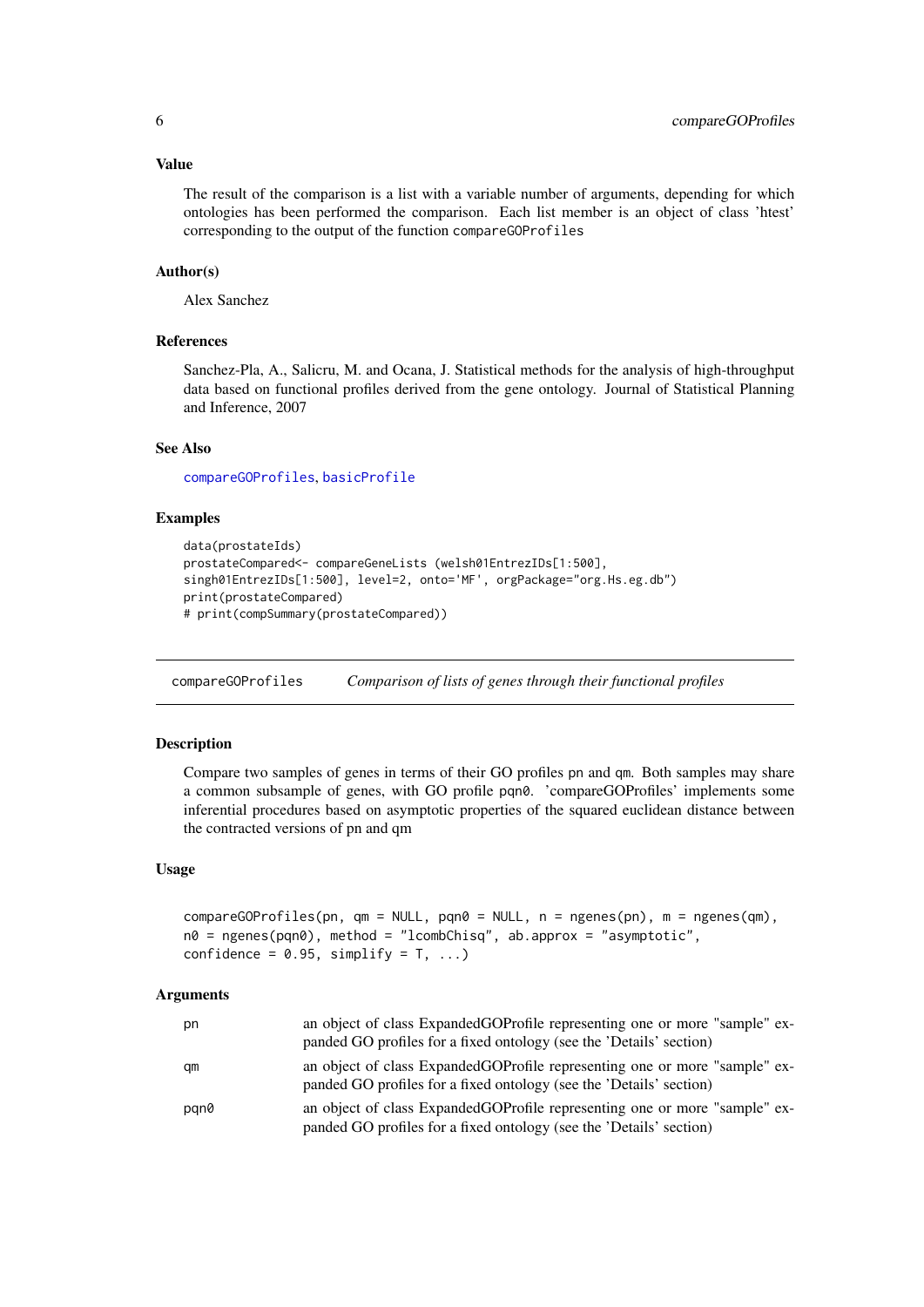#### compareGOProfiles 7

| n,         | a numeric vector with the number of genes profiled in each column of pn. This<br>parameter is included to allow the possibility of exploring the consequences of<br>varying sample sizes, other than the true sample size in pn. |
|------------|----------------------------------------------------------------------------------------------------------------------------------------------------------------------------------------------------------------------------------|
| m          | a numeric vector with the number of genes profiled in each column of qm.                                                                                                                                                         |
| n0         | a numeric vector with the number of genes profiled in each column of pqn0.                                                                                                                                                       |
| method     | the approximation method to the sampling distribution under the null hypothesis<br>specifying that the samples pn and qm come from the same population. See the<br>'Details' section below                                       |
| confidence | the confidence level of the confidence interval in the result                                                                                                                                                                    |
| ab.approx  | the approximation used for computing 'a' and 'b' coefficients (see details)                                                                                                                                                      |
| simplify   | should the result be simplified, if possible? See the 'Details' section                                                                                                                                                          |
| $\cdots$   | Other arguments needed                                                                                                                                                                                                           |

#### Details

An object of S3 class 'ExpandedGOProfile' is, essentially, a 'data.frame' object with each column representing the relative frequencies in all observed node combinations, resulting from profiling a set of genes, for a given and fixed ontology. The row.names attribute codifies the node combinations and each data.frame column (say, each profile) has an attribute, 'ngenes', indicating the number of profiled genes. The arguments 'pn', 'qm' and 'pqn0' are compared in a column by column wise, recycling columns, if necessary, in order to perform max(ncol(pn),ncol(qm),ncol(pqn0)) comparisons (each comparison resulting in an object of class 'GOProfileHtest', an specialization of 'htest'). In order to be properly compared, these arguments are expanded by row, according to their row names. That is, the data arguments can have unequal row numbers. Then, they are expanded adding rows with zero frequencies, in order to make them comparable.

In the i-th comparison (i from 1 to  $max(ncol(pn),ncol(qm),ncol(pqn0))$ ), the parameters n, m and n0 are included to allow the possibility of exploring the consequences of varying sample sizes, other than the true sample sizes included as an attribute in pn, qm and pqn0.

When  $qm = NULL$ , the genes profiled in pn are compared with a subsample of them, those profiled in pqn0 (compare a set of genes with a restricted subset, e.g. those overexpressed under a disease). In this case we take qm=pqn0. When pqn0 = NULL, two profiles with no genes in common are compared.

Let Pn and Qm correspond to the contracted functional profiles (the total counts or relative frequencies of hits in each one of the s GO categories being compared) obtained from pn and qm. If P stands for the "population" profile originating the sample profile Pn[,j], Q for the profile originating Qm[,j] and d(,) for the squared euclidean distance, if P != Q, the distribution of sqrt(nm/(n+m))(d(Pn[,j],Qm[,j]) - d(P,Q))/se(d) is approximately standard normal, N(0,1). This provides the basis for the confidence interval in the result field icDistance. When  $P=Q$ , the asymptotic distribution of  $(nm/(n+m))$  $d(Pn[j],Qm[j])$  corresponds to the distribution of a mixture of independent chi-square random variables, each one with one degree of freedom. The sampling distribution under H0 P=Q may be directly computed from this distribution (approximating it by simulation) (method="lcombChisq") or by a chi-square approximation to it, based on two correcting constants a and b (method="chisquare"). These constants are chosen to equate the first two moments of both distributions (the linear combination of chi-square random variables distribution and the approximating chi-square distribution). When method="chi-square", the returned test statistic value is the chi-square approximation  $(n d(pn[j], qm[j])) - b$  / a. Then, the result field 'parameter' is a vector containing the 'a' and 'b' values and the number of degrees of freedom, 'df'. Otherwise, the returned test statistic value is  $(nm/(n+m))$  d(Pn[,j],Qm[,j]) and 'parameter' contains the coefficients of the linear combination of chi-squares.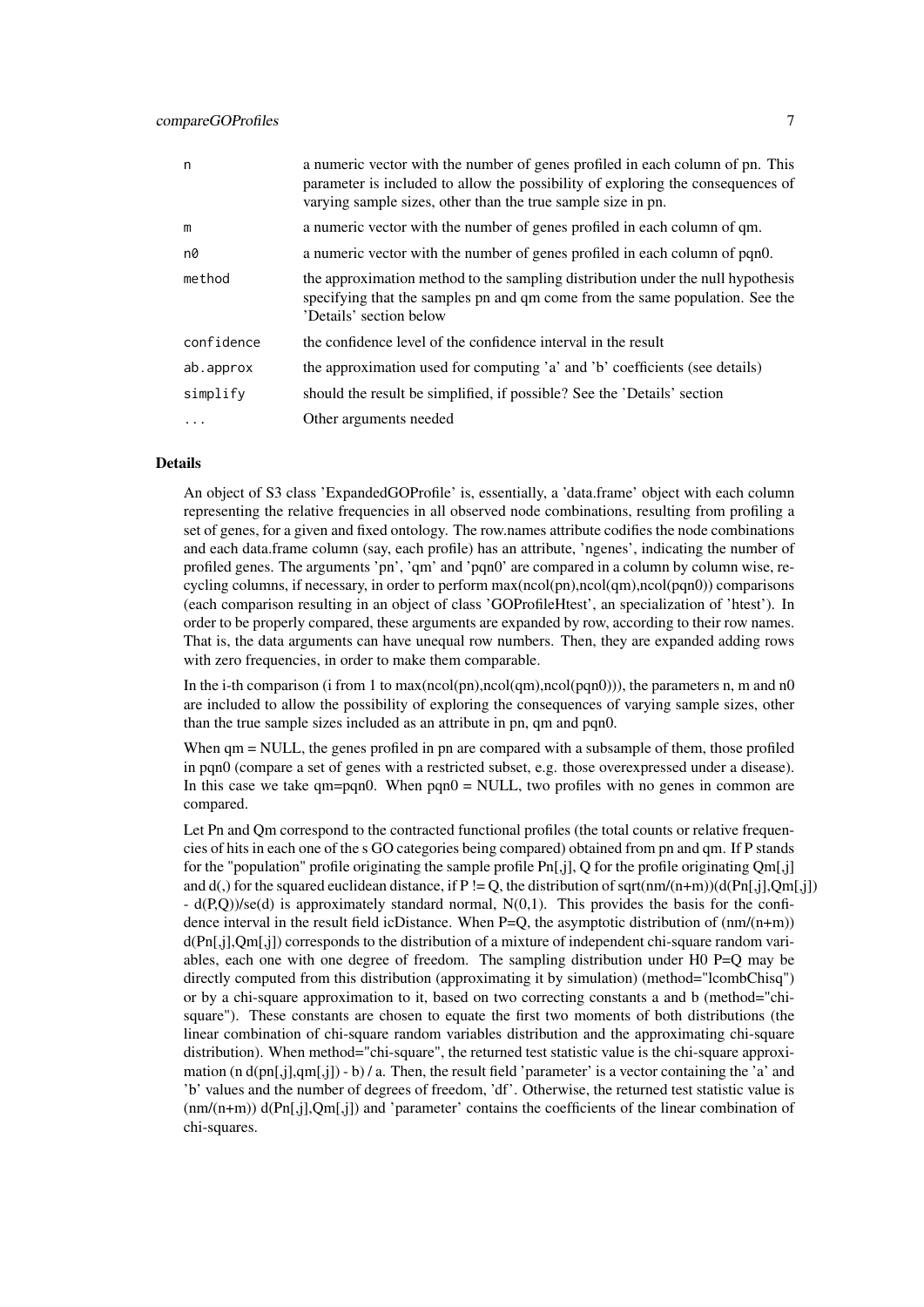A list containing max(ncol(pn),ncol(qm),ncol(pqn0)) objects of class 'GOProfileHtest', directly inheriting from 'htest' or a single 'GOProfileHtest' object if max(ncol(pn),ncol(qm),ncol(pqn0))==1 and simplify == T. Each object of class 'GOProfileHtest' has the following fields:

| profilePn   | the first contracted profile to compute the squared Euclidean distance                                                                                     |
|-------------|------------------------------------------------------------------------------------------------------------------------------------------------------------|
| profileOm   | the second contracted profile to compute the squared Euclidean distance                                                                                    |
| statistic   | test statistic; its meaning depends on the value of "method", see the 'Details'<br>section.                                                                |
| parameter   | parameters of the sample distribution of the test statistic, see the 'Details' sec-<br>tion.                                                               |
| p.value     | associated p-value to test the null hypothesis of profiles equality.                                                                                       |
| conf.int    | asymptotic confidence interval for the squared euclidean distance. Its attribute<br>"conf.level" contains its nominal confidence level.                    |
| estimate    | squared euclidean distance between the contracted profiles. Its attribute "se"<br>contains its standard error estimate.                                    |
| method      | a character string indicating the method used to perform the test.                                                                                         |
| data.name   | a character string giving the names of the data.                                                                                                           |
| alternative | a character string describing the alternative hypothesis (always 'true squared<br>Euclidean distance between the contracted profiles is greater than zero' |

#### Author(s)

Jordi Ocana

#### References

Sanchez-Pla, A., Salicru M. and Ocana, J. Statistical methods for the analysis of highthroughput data based on functional profiles derived from the gene ontology. Journal of Statistical Planning and Inference, 2007.

## See Also

fitGOProfile, equivalentGOProfiles

#### Examples

```
# [NOT RUN COMPLETELY]
data(prostateIds)
expandedWelsh <- expandedProfile(welsh01EntrezIDs[1:100], onto="MF",
                     level=2, orgPackage="org.Hs.eg.db")
expandedSingh <- expandedProfile(singh01EntrezIDs[1:100], onto="MF",
                     level=2, orgPackage="org.Hs.eg.db")
commonGenes <- intersect(welsh01EntrezIDs[1:100], singh01EntrezIDs[1:100])
commonExpanded <- expandedProfile(commonGenes, onto="MF", level=2, orgPackage="org.Hs.eg.db")
# comparedMF <-compareGOProfiles (pn=expandedWelsh,
# qm = expandedSingh,
# pqn0= commonExpanded)
# print(comparedMF)
# print(compSummary(comparedMF))
#
```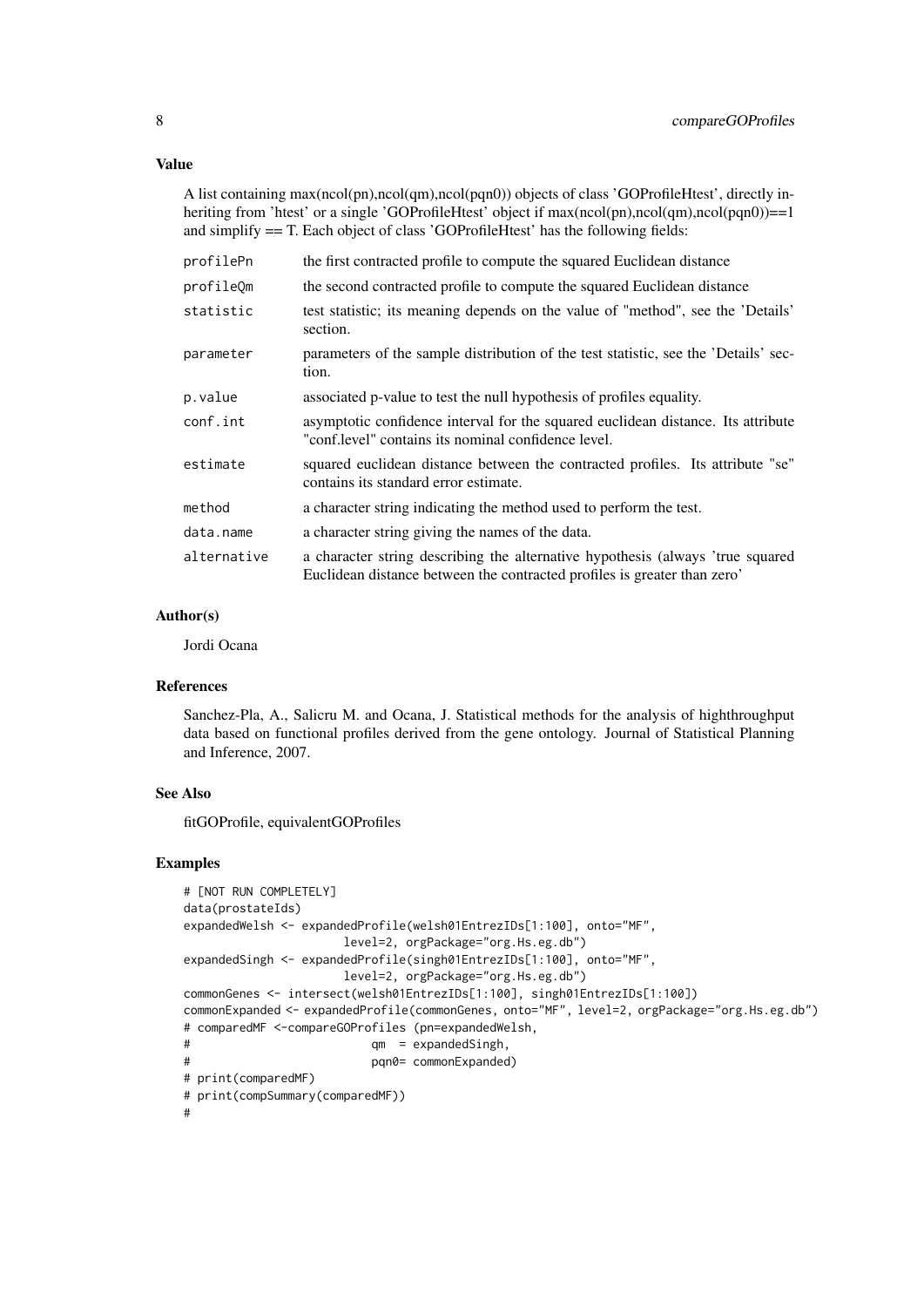<span id="page-8-0"></span>compareProfilesLists *Compares two of expanded profiles*

#### Description

This function compares two lists ("sensu R lists") of expanded profiles by successive calls to function compareGOProfiles following the methodology developed by Sanchez, Salicru and Ocan\~a (2007)

## Usage

```
compareProfilesLists(expanded1, expanded2, common.expanded=NULL, relationType,
method = "lcombChisq", ab.approx = "asymptotic", confidence = 0.95, ...)
```
#### Arguments

| expanded1       | First expanded profile to be compared                                                                                                                                                        |
|-----------------|----------------------------------------------------------------------------------------------------------------------------------------------------------------------------------------------|
| expanded2       | Second expanded profile to to be compared                                                                                                                                                    |
| common.expanded |                                                                                                                                                                                              |
|                 | Expanded profile made from the genes appearing in both lists of genes                                                                                                                        |
| relationType    | Type of relation between gene lists compared through the expanded profiles. It<br>can be INCLUSION, INTERSECTION or DISJOINT                                                                 |
| method          | The approximation method to the sampling distribution under the null hypothe-<br>sis specifying that the samples pn and qm come from the same population. See<br>the 'Details' section below |
| confidence      | The confidence level of the confidence interval in the result                                                                                                                                |
| ab.approx       | The approximation used for computing 'a' and 'b' coefficients (see details)                                                                                                                  |
|                 | Other arguments for the methods 'basicProfile' or 'compareGoProfiles'                                                                                                                        |

## Value

The result of the comparison is a list with a variable number of arguments, depending for which ontologies has been performed the comparison. Each list member is an object of class 'htest' corresponding to the output of the function compareGOProfiles

#### Author(s)

Alex Sanchez

## References

Sanchez-Pla, A., Salicru, M. and Ocana, J. Statistical methods for the analysis of high-throughput data based on functional profiles derived from the gene ontology. Journal of Statistical Planning and Inference, 2007

## See Also

[compareGeneLists](#page-4-1), [expandedProfile](#page-19-1)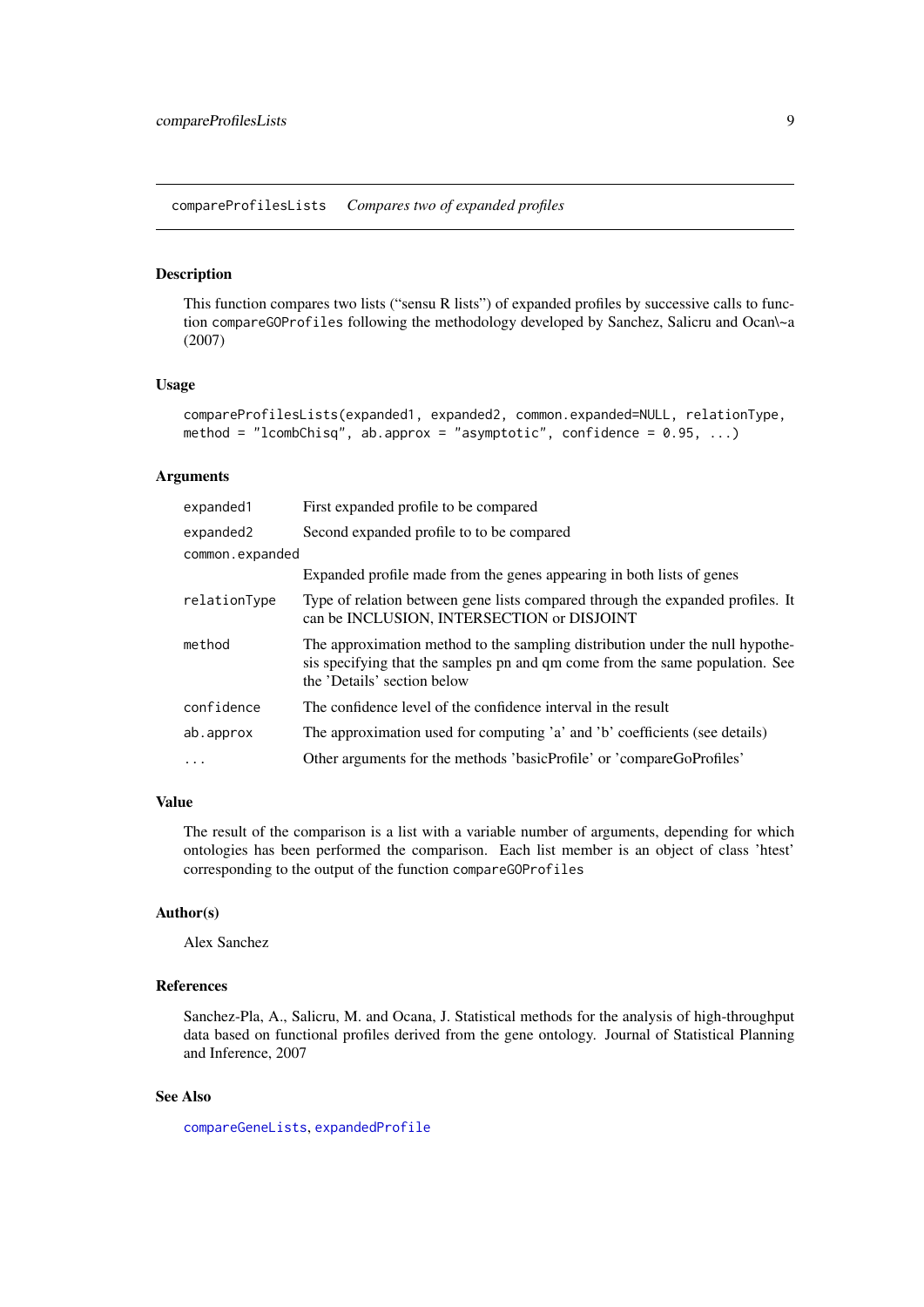## Examples

```
#[NOT RUN]
#data(ProstateIds)
#expandedWelsh <- expandedProfile(welsh01EntrezIDs[1:100], onto="MF",
                       level=2, orgPackage="org.Hs.eg.db")
#expandedSingh <- expandedProfile(singh01EntrezIDs[1:100], onto="MF",
                       level=2, orgPackage="org.Hs.eg.db")
#commonGenes <- intersect(welsh01EntrezIDs[1:100], singh01EntrezIDs[1:100])
#commonExpanded <- expandedProfile(commonGenes, onto="MF", level=2, orgPackage="org.Hs.eg.db")
#comparedMF<- compareProfilesLists (expandedWelsh, expandedSingh, commonExpanded,
# relationType="COMMON")
#print(comparedMF)
#print(compSummary(comparedMF))
```

| compSummary | This function returns a brief summary of the comparison between two |
|-------------|---------------------------------------------------------------------|
|             | <i>(expanded)</i> profiles.                                         |

#### Description

Function to return a brief summary of the comparison between two (expanded) profiles.

## Usage

 $compSummary(1, decs = 6)$ 

#### Arguments

|      | A list of comparison results as returned by a call to compareGenelists |
|------|------------------------------------------------------------------------|
| decs | Number of decimal places to use in the output                          |

## Value

A data frame with the summarized results of each comparison. The values contained are: Sqr.Eucl.Dist: The squared euclidean distance, Standard Err: The standard error estimate, pValue p value of the test, low conf.intLower value for the desired confidence interval, up conf.intUpper value for the desired condfidence interval.

#### Author(s)

Alex Sanchez

## Examples

```
# (NOT RUN)
# data(prostateIds)
# expandedWelsh <- expandedProfile(welsh01EntrezIDs[1:100], onto="MF",
# level=2, orgPackage="org.Hs.eg.db")
# expandedSingh <- expandedProfile(singh01EntrezIDs[1:100], onto="MF",
# level=2, orgPackage="org.Hs.eg.db")
# commonGenes <- intersect(welsh01EntrezIDs[1:100], singh01EntrezIDs[1:100])
# commonExpanded <- expandedProfile(commonGenes, onto="MF", level=2, orgPackage="org.Hs.eg.db")
# comparedMF <-compareGOProfiles (pn=expandedWelsh,
```
<span id="page-9-0"></span>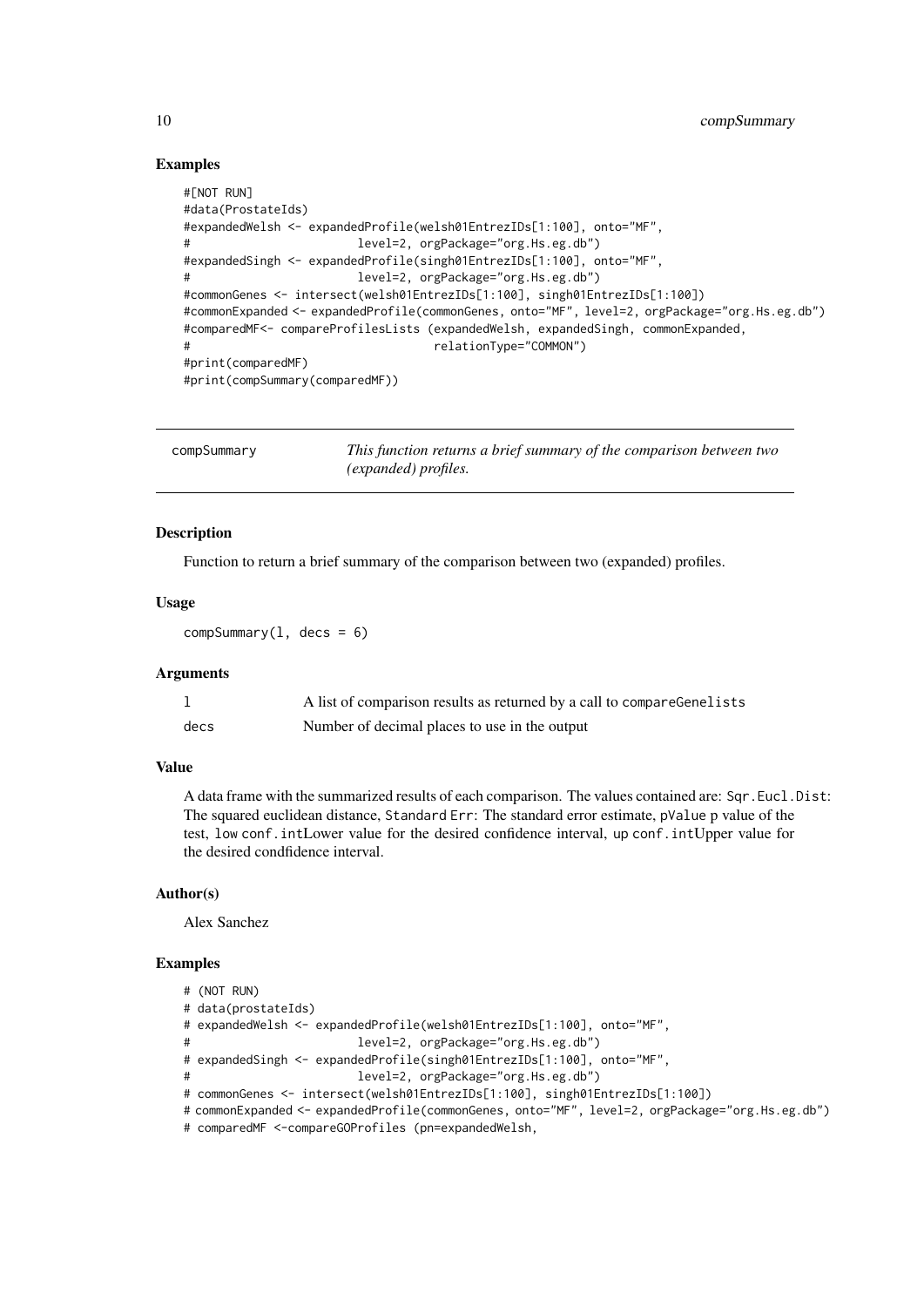<span id="page-10-0"></span>contractedProfile 11

```
# qm = expandedSingh,
# pqn0= commonExpanded)
# print(comparedMF)
# print(compSummary(comparedMF))
#
```
contractedProfile *Converts an expanded GO profile into a basic (contracted) GO profile*

#### Description

Converts an object of class 'ExpandedGOProfile', or assimilable to it, in an object of class 'Basic-GOProfile'

## Usage

```
contractedProfile(prof, nams = NULL)
## S3 method for class 'ExpandedGOProfile'
contractedProfile(prof, nams = NULL)
## Default S3 method:
contractedProfile(prof, nams = NULL)
```
#### Arguments

| prof | an expanded GO profile, i.e. and object of class 'ExpandedGOProfile', or a<br>numeric vector assimilable to an expanded profile, see the "details" section |
|------|------------------------------------------------------------------------------------------------------------------------------------------------------------|
| nams | optionally, the names of the annotated combinations of GO nodes whose fre-<br>quency is represented in the expanded profile, see the "details" section     |

#### Details

Given a list of n genes, and a set of s GO nodes X, Y, Z, ... in a given ontology (BP, MF or CC), its associated (contracted) "profile" is the frequencies vector (either absolute or relative frequencies) of annotations or hits of the n genes in each node. For a given node, say X, this frequency includes all annotations for X alone, for X and Y, for X and Z and so on. Thus, as relative frequencies, its sum is not necessarily one, or as absolute frequencies their sum is not necessarily n. Basic contracted profiles are represented by objects of S3 class 'BasicGOProfile'. On the other hand, an "expanded profile" corresponds to the frequencies in ALL OBSERVED NODE COMBINATIONS. That is, if n genes have been profiled, the expanded profile stands for the frequency of all hits EXCLUSIVELY in nodes  $X, Y, Z, \ldots$ , jointly with all hits simultaneously in nodes  $X$  and  $Y$  (and only in  $X$  and  $Y$ ), simultaneously in X and Z, in Y and Z, ..., in X and Y and Z (and only in X,Y,Z), and so on. Thus, their sum is one. Expanded profiles are represented by objects of S3 class 'ExpandedGOProfile'. The generic function 'contractedProfile' "contracts" an expanded profile, either represented by a 'ExpandedGOProfile' object or a numeric vector interpretable as an expanded profile, in order to obtain its contracted profile representation.

The rownames attribute of an 'ExpandedGOProfile' or, equivalently, the names attribute of a vector representing an expanded profile, or the nams argument, must represent the GO nodes combinations separating the node names with dots, ".", for example: "X", "Y", "Z", "X.Y", "X.Z", "Y.Z", "X.Y.Z" and so on.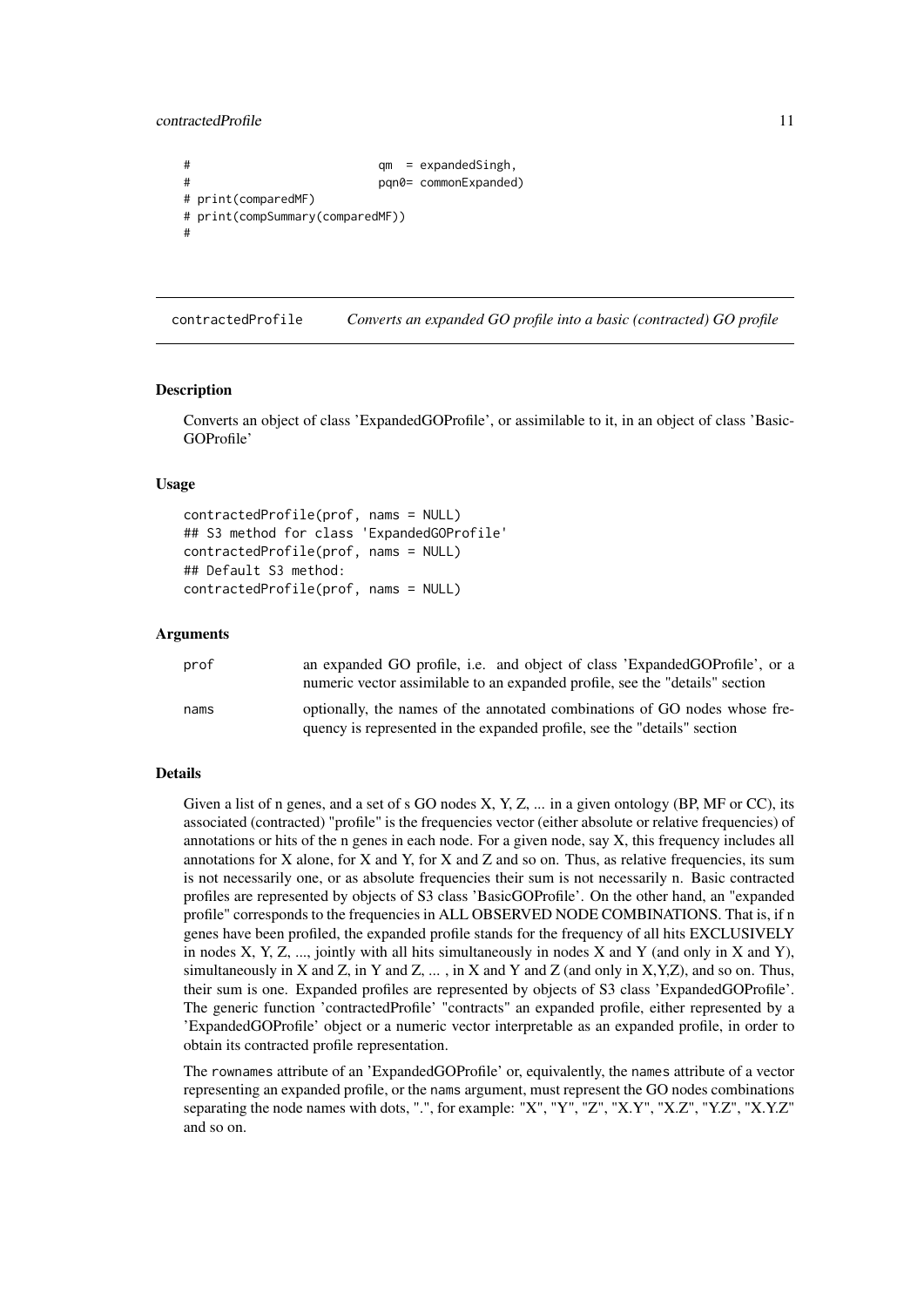## Value

An object of class 'BasicGOProfile' the contracted profile representation of the expanded profile

#### Author(s)

Jordi Ocana

## Examples

```
data(prostateIds)
expandedWelsh <- expandedProfile(welsh01EntrezIDs[1:100], onto="MF",
                        level=2, orgPackage="org.Hs.eg.db")
reContractedWelsh <- contractedProfile(expandedWelsh[["MF"]])
print(expandedWelsh)
print(reContractedWelsh)
class(reContractedWelsh)
ngenes(reContractedWelsh)
```
conversionFunctions *Functions to transformconvert objects between different types*

## Description

These functions transform data from one classtype into another, or pack simple processes such as compute the profiles needed for one annotations package.

### Usage

```
as.GOTerms.frame(myGOTermsList, na.rm=TRUE)
as.GOTerms.list(genelist, probeType, orgPackage=NULL, anotPkg=NULL,
onto="any", na.rm=TRUE)
BioCpack2EntrezIDS(anotPkg, na.rm=TRUE)
BioCpack2Profiles(anotPkg, orgPackage, level=2, na.rm=TRUE, expanded=FALSE)
BioCprobes2Entrez(probeslist , anotPkg, na.rm=TRUE)
GOTermsFrame2GOTermsList(myGOTermsFrame, evid=FALSE)
```

|            | myGOTermsList GOTermsList object to transform                             |
|------------|---------------------------------------------------------------------------|
|            | myGOTermsFrame GOTermsFrame object to transform                           |
| genelist   | List of genes (Entrez Ids) to transform                                   |
| evid       | Type of evidence supporting the selected GO Terms                         |
| na.rm      | Flag indicating if those ids returning NA must be removed from the output |
| probeType  | Type of probes to transform into Entrez Ids                               |
| probeslist | List of probes to transform into Entrez Ids                               |
| orgPackage | Name of the organism ('org.Xx.eg.db') annotation package                  |
| anotPkg    | Name of the chip annotation package.                                      |
| level      | GO level at which the profile is built                                    |
| onto       | ontology                                                                  |
| expanded   | Flag to decide if an expanded profile has to be computed                  |
|            |                                                                           |

<span id="page-11-0"></span>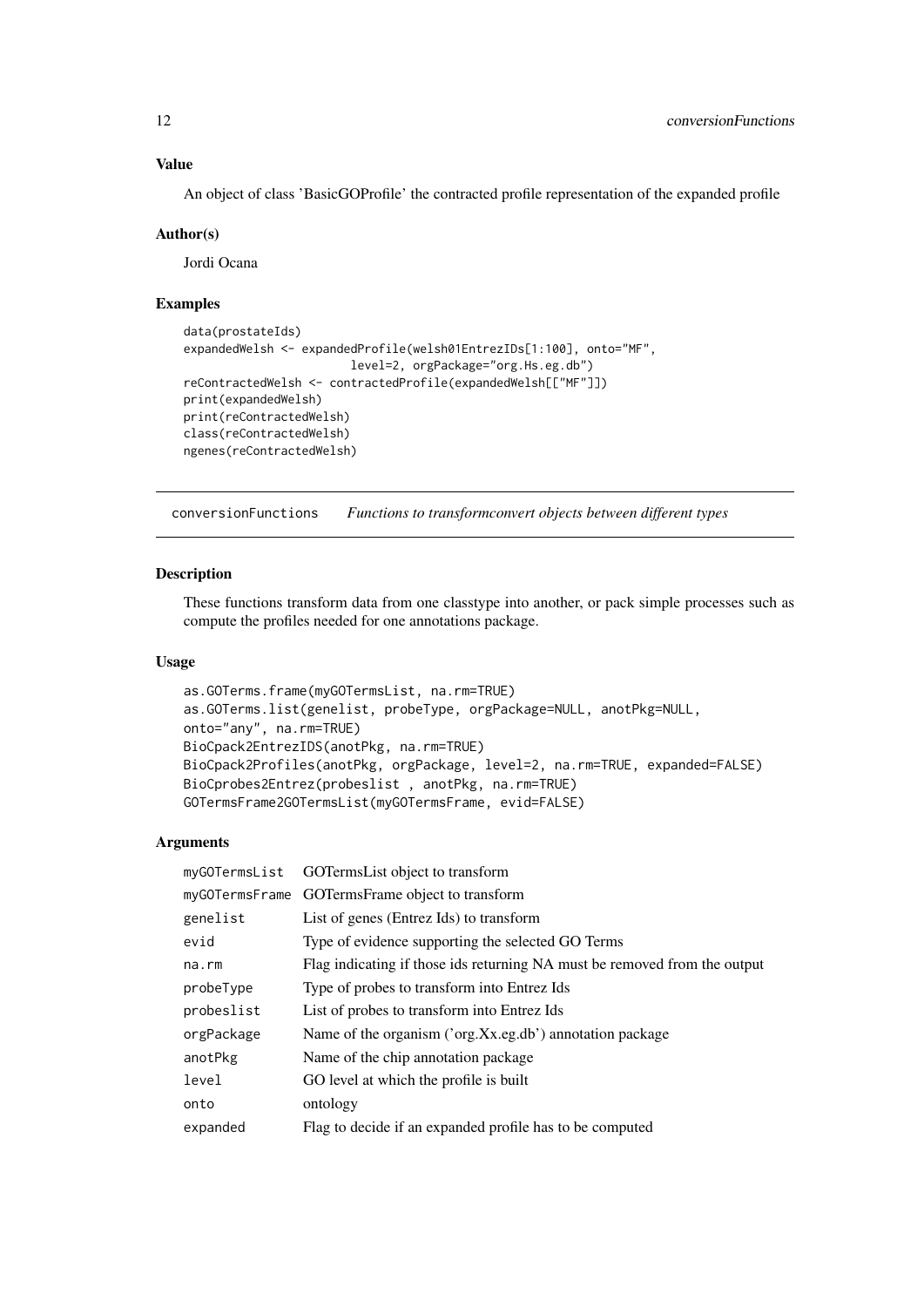#### <span id="page-12-0"></span>drosophila that a state of the state of the state of the state of the state of the state of the state of the state of the state of the state of the state of the state of the state of the state of the state of the state of

## Details

Not yet available

## Value

Every function returns a transformed object or a list of computed profiles

## Author(s)

Alex Sanchez

## Examples

```
data(CD4Ids)
myGOTermsList <- GOTermsList(CD4LLids[1:5], orgPkg="org.Hs.eg.db")
myGOTermsFrame<- as.GOTerms.frame(myGOTermsList, na.rm=TRUE)
GOTermsFrame2GOTermsList(myGOTermsFrame, evid=FALSE)
```
drosophila *Entrez identifiers for genes related with an eye mutation in drosophila*

#### Description

Entrez identifiers for genes related with an eye mutation in drosophila.

ostrinIds List of genes in Entrez, generated by Ostrin et al.

michaudIds List of genes in Entrez, generated by Michaud et al.

drosophilaIds List of Drosophila genes in Entrez.

## Usage

data(drosophila)

## Format

Each dataset is a character vector with a different number of elements which (should) correspond to valid Entrez identifiers

## Examples

data(drosophila)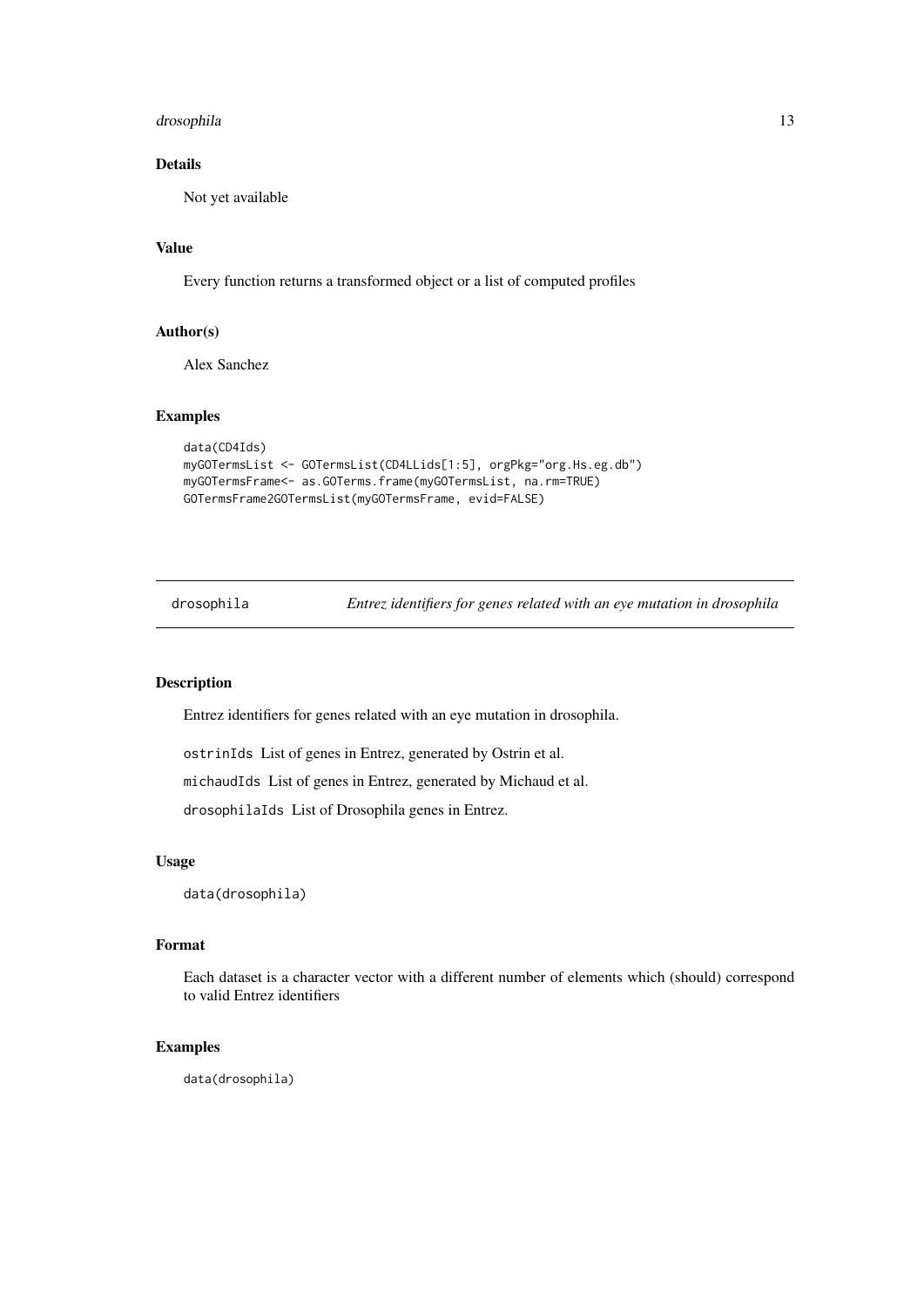<span id="page-13-0"></span>equivalentGOProfiles *Are two lists of genes equivalent in terms of their Gene Ontology profiles?*

#### Description

Performs an equivalence test based on the squared Euclidean distance between the Gene Ontology profiles of two lists of genes. Equivalence is declared if the upper limit d.sup of a one-sided confidence interval [0, d.sup] for the distance is lesser than the equivalence limit d0.

## Usage

```
equivalentGOProfiles(goObject, ...)
## S3 method for class 'GOProfileHtest'
equivalentGOProfiles(goObject, equivEpsilon = 0.05, d0 = NULL, confidence = NULL, ...)
## S3 method for class 'ExpandedGOProfile'
equivalentGOProfiles(goObject, qm=NULL, pqn0=NULL,
    n = ngenes(goObject), m = ngenes(qm), n0 = ngenes(pqn0),
    confidence = 0.95,
    equivEpsilon = 0.05, d0 = NULL,
    simplify = FALSE, ...)## Default S3 method:
equivalentGOProfiles(goObject, ...)
```
#### Arguments

| goObject     | an object related to GO profiles or comparisons between them                                                                                                                                                                                 |
|--------------|----------------------------------------------------------------------------------------------------------------------------------------------------------------------------------------------------------------------------------------------|
| qm           | an expanded GO profile, i.e. and object of class 'ExpandedGOProfile'                                                                                                                                                                         |
| pqn0         | an expanded GO profile, i.e. and object of class 'ExpandedGOProfile'                                                                                                                                                                         |
| n            | a numeric vector with the number of genes profiled in each column of goObject.<br>This parameter is included to allow the possibility of exploring the consequences<br>of varying sample sizes, other than the true sample size in goObject. |
| m            | a numeric vector with the number of genes profiled in each column of qm.                                                                                                                                                                     |
| n0           | a numeric vector with the number of genes profiled in each column of pqn0.                                                                                                                                                                   |
| confidence   | the nominal confidence level of the one-sided confidence interval on the distance                                                                                                                                                            |
| d0           | a positive value specifying the equivalence limit                                                                                                                                                                                            |
| equivEpsilon | a positive value used to compute 'd0' if it is not directly available                                                                                                                                                                        |
| simplify     | should the result be simplified, if possible? See the 'Details' section                                                                                                                                                                      |
|              | further arguments, tipically the same than to 'compareGOProfiles'                                                                                                                                                                            |

#### Details

An object of S3 class "ExpandedGOProfile" is, essentially, a "data.frame" object with each column representing the relative frequencies in all observed node combinations, resulting from profiling a set of genes, for a given and fixed ontology. The 'row.names' attribute codifies the node combinations and each "data.frame" column (say, each profile) has an attribute, 'ngenes', indicating the number of profiled genes.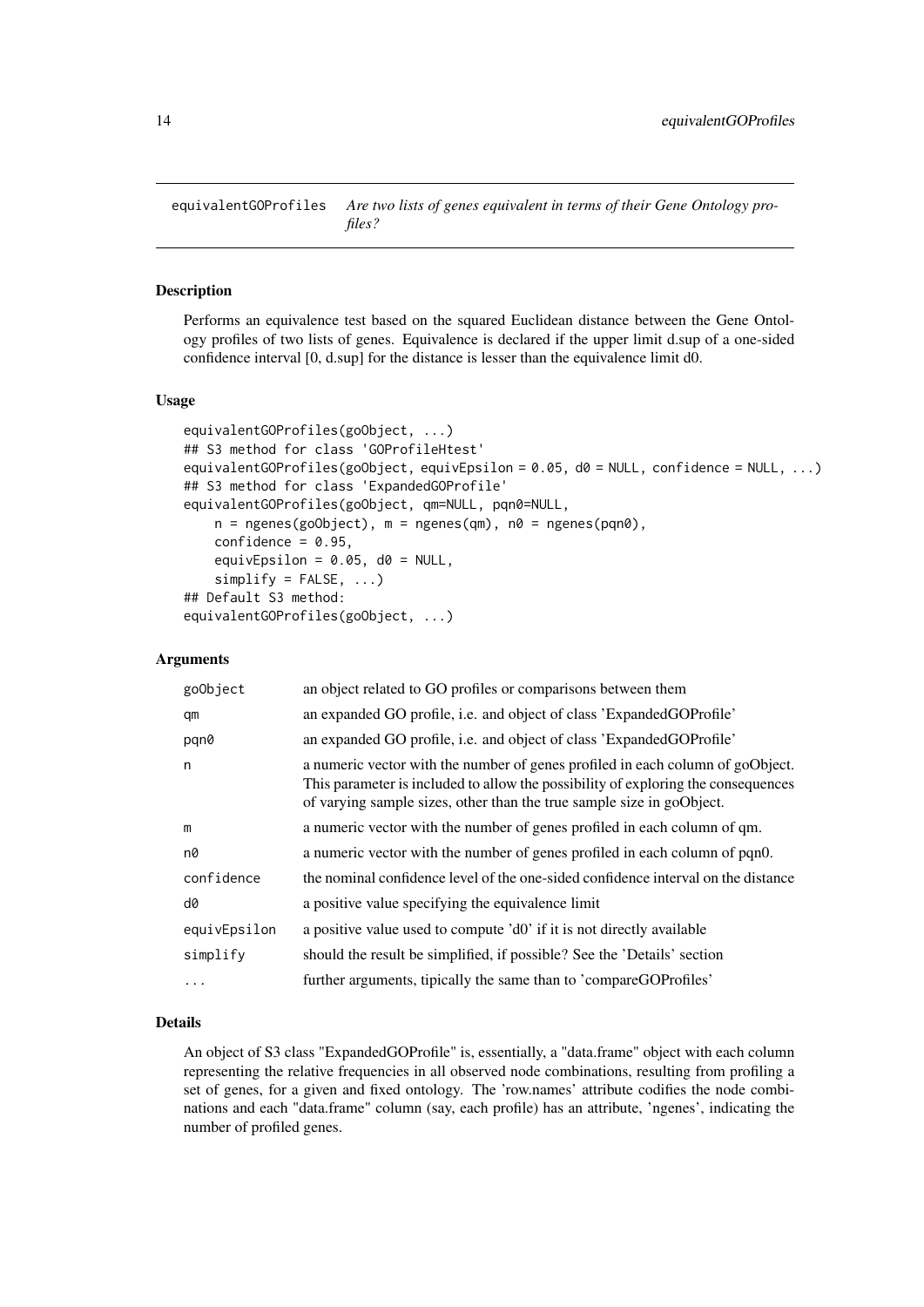In the 'ExpandedGOProfile' interface, the arguments 'goObject', 'qm' and 'pqn0' are compared in a column by column wise, recycling columns, if necessary, in order to perform max(ncol(goObject),ncol(qm),ncol(pqn0)) equivalence tests (each test resulting in an object of class 'htest'). In order to be properly tested, these arguments are expanded by row, according to their row names. That is, the data arguments can have unequal row numbers. Then, they are expanded adding rows with zero frequencies, in order to make them comparable. In the i-th comparison (i from 1 to max(ncol(goObject),ncol(qm),ncol(pqn0))), the parameters n, m and n0 are included to allow the possibility of exploring the consequences of varying sample sizes, other than the true sample sizes included as an attribute in goObject, qm and pqn0. When qm = NULL, the genes profiled in goObject are compared with a subsample of them, those profiled in pqn0 (is there equivalence between a set of genes and a restricted subset, e.g. those overexpressed under a disease, in terms of their profiles?). When pqn0 = NULL, an equivalence test between two profiles with no genes in common is performed.

In the 'GOProfileHtest' interface, the one-sided confidence interval for the squared Euclidean distance is computed from the distance and its standard error stored in the corresponding fields of the argument goObject, itself typically an object of class 'GOProfileHtest' resulting from a call to 'compareGOProfiles' with simplify=T.

In the default interface, the 'goObject' argument is previously converted into an object of class 'ExpandedGOProfile' and then this interface is used.

If the argument 'd0' is not provided it is computed as  $d0 < -s * \epsilon q uivEpsilon$  , where 's' stands for the number of non empty GO nodes in any of the GO profiles being compared.

#### Value

In the 'ExpandedGOProfile' interface, the result is an object of class "list" containg one or more "htest" objects, each of which may come from previous profiles comparisons. In the other interfaces, the result is a single "htest" object. Each one of these "htest" objects has the following fields:

| statistic   | test statistic, (distance $- d0$ ) / se                                                                                                                                             |
|-------------|-------------------------------------------------------------------------------------------------------------------------------------------------------------------------------------|
| parameter   | d0 and the sample sizes (number of genes) n and m                                                                                                                                   |
| p.value     | associated p-value to test the null hypothesis of profiles inequivalence                                                                                                            |
| conf.int    | asymptotic one-sided confidence interval for the squared euclidean distance. Its<br>attribute "conf.level" contains its nominal confidence level.                                   |
| estimate    | squared euclidean distance between the contracted profiles. Its attribute "se"<br>contains its standard error estimate                                                              |
| data.name   | a character string giving the names of the data                                                                                                                                     |
| alternative | a character string describing the alternative hypothesis (always 'Equivalence or<br>similarity, true squared Euclidean distance between the contracted profiles is<br>less than d0' |

#### Author(s)

Jordi Ocana

## See Also

'compareGOProfiles'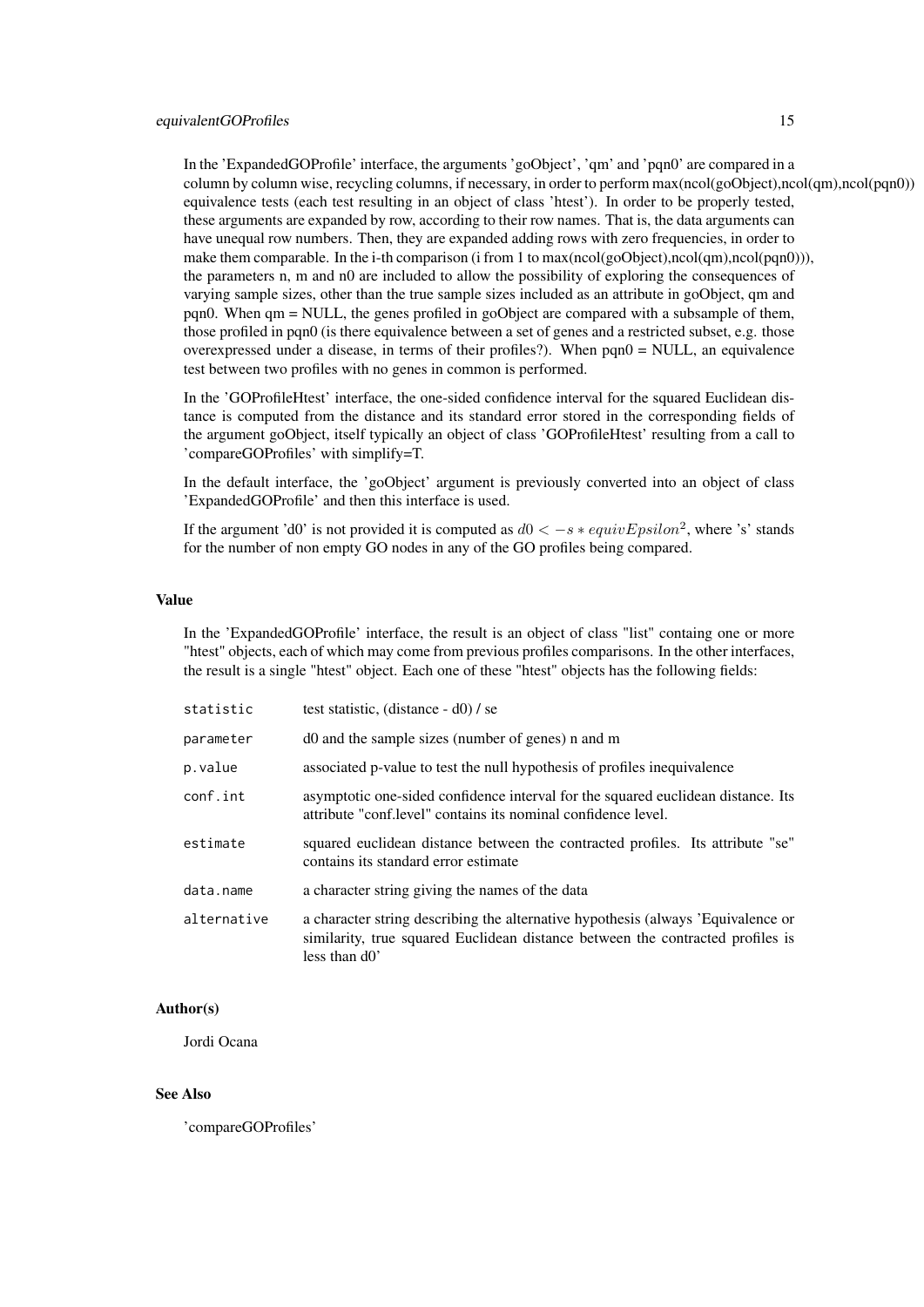## Examples

```
data(prostateIds)
 expandedWelsh <- expandedProfile(welsh01EntrezIDs[1:100], onto="ANY",
                                   level=2, orgPackage="org.Hs.eg.db")
 expandedSingh <- expandedProfile(singh01EntrezIDs[1:100], onto="ANY",
                                   level=2, orgPackage="org.Hs.eg.db")
 commonGenes <- intersect(welsh01EntrezIDs[1:100], singh01EntrezIDs[1:100])
 commonExpanded <- expandedProfile(commonGenes, onto="ANY", level=2,
                                    orgPackage="org.Hs.eg.db")
 ### FUnciona si fem:
 equivMF <-equivalentGOProfiles (expandedWelsh[["MF"]],
                               qm = expandedSingh[["MF"]],
                               pqn0= commonExpanded[["MF"]])
 equivsList <- lapply(1:length(expandedWelsh),
                       function (onto){
                            equivalentGOProfiles (expandedWelsh[[onto]],
                                  qm = expandedSingh[[onto]],
                                  pqn0= commonExpanded[[onto]])
                       }
 )
equivClust For a given level (2, 3, ...) in a GO ontology (BP, MF or CC), compute
                         the equivalence threshold distance matrix and generate a dendrogram
                         from it.
```
#### Description

For a given level (2, 3, ...) in a GO ontology (BP, MF or CC), compute the equivalence threshold distance matrix and generate a dendrogram from it.

## Usage

```
equivClust(ontoLevel, onto, geneLists, trace = TRUE, onTheFlyDev = NULL,
 method = "complete", jobName = paste("Equivalence cluster", onto,
 ontoLevel, method, sep = "_"), ylab = "Equivalence threshold distance",
 alpha = 0.05, precis = 0.001, ...)
```

| ontoLevel | integer $(2, 3, )$ level of a GO ontology where the GO profiles are built               |
|-----------|-----------------------------------------------------------------------------------------|
| onto      | character, GO ontology ("BP", "MF" or "CC") under consideration                         |
| geneLists | list of character vectors, each vector stands for the gene names in a given gene<br>set |
| trace     | boolean, the full process must be traced? Defaults to TRUE                              |

<span id="page-15-0"></span>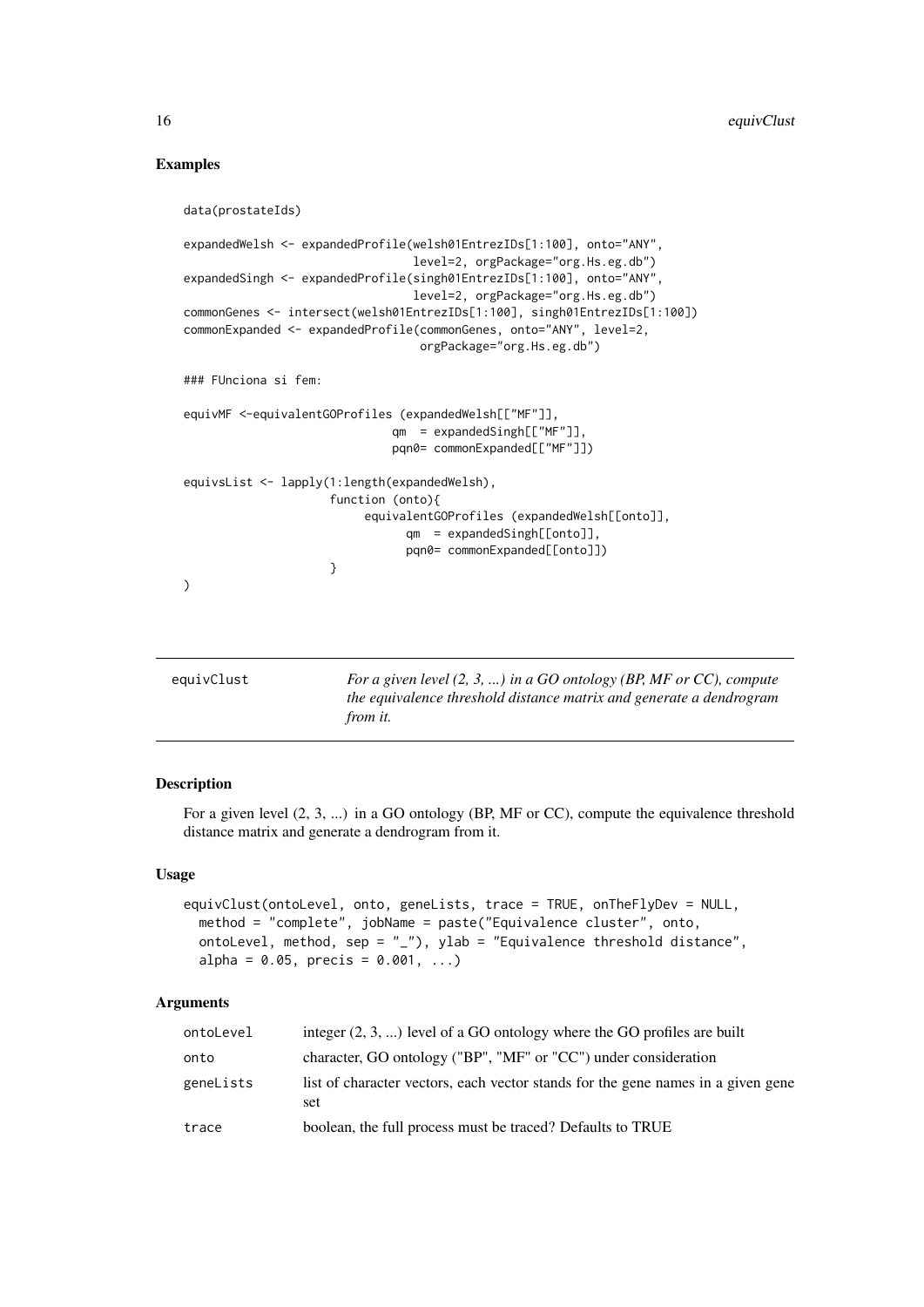#### equivClust 17

| onTheFlyDev | character, name of the graphical device where to immediately display the result-<br>ing diagram. The appropriate names depend on the operating system. Defaults<br>to NULL and then nothing is displayed |
|-------------|----------------------------------------------------------------------------------------------------------------------------------------------------------------------------------------------------------|
| method      | character, one of the admissible methods in function holiest. Defaults to "com-<br>plete"                                                                                                                |
| jobName     | character, main plot name, defaults to paste ("Equivalence cluster", onto, ontolevel, method, s<br>$=$ " $\frac{1}{2}$ ")                                                                                |
| ylab        | character, label of the vertical axis of the plot, defaults to "Equivalence threshold<br>distance"                                                                                                       |
| alpha       | simultaneous nominal significance level for the equivalence tests to be repeteadly<br>performed, defaults to 0.05                                                                                        |
| precis      | numerical precission in the iterative search of the equivalence threshold dis-<br>tances, defaults to 0.001                                                                                              |
| $\cdots$    | additional arguments to hclust                                                                                                                                                                           |

#### Details

Do not confuse the threshold distance matrix with the squared distances computed in each equivalence test.

#### Value

An object of class equivClust, descending from class hclust with some additional attributes:

jobName The main job name

sub The graphic subtittle

ylab The vertical axis label

distMat The equivalence threshold distance matrix

allComps A list with some information on all the pairwise equivalence tests: the Euclidean squared distance, its standard error and the corresponding GO profiles

## Examples

```
## Not run:
data(kidneyGeneLists)
clustMF2 <- equivClust(2, "MF", kidneyGeneLists, orgPackage="org.Hs.eg.db")
plot(clustMF2)
plot(clustMF2,
     main = "Dendrogram (method = complete)", sub = attr(clustMF2, "sub"),
     ylab = "Equivalence threshold distance")
# With the same data, an UPGMA dendrogram:
equivClust(2, "MF", kidneyGeneLists, method = "average",
orgPackage="org.Hs.eg.db")
```
## End(Not run)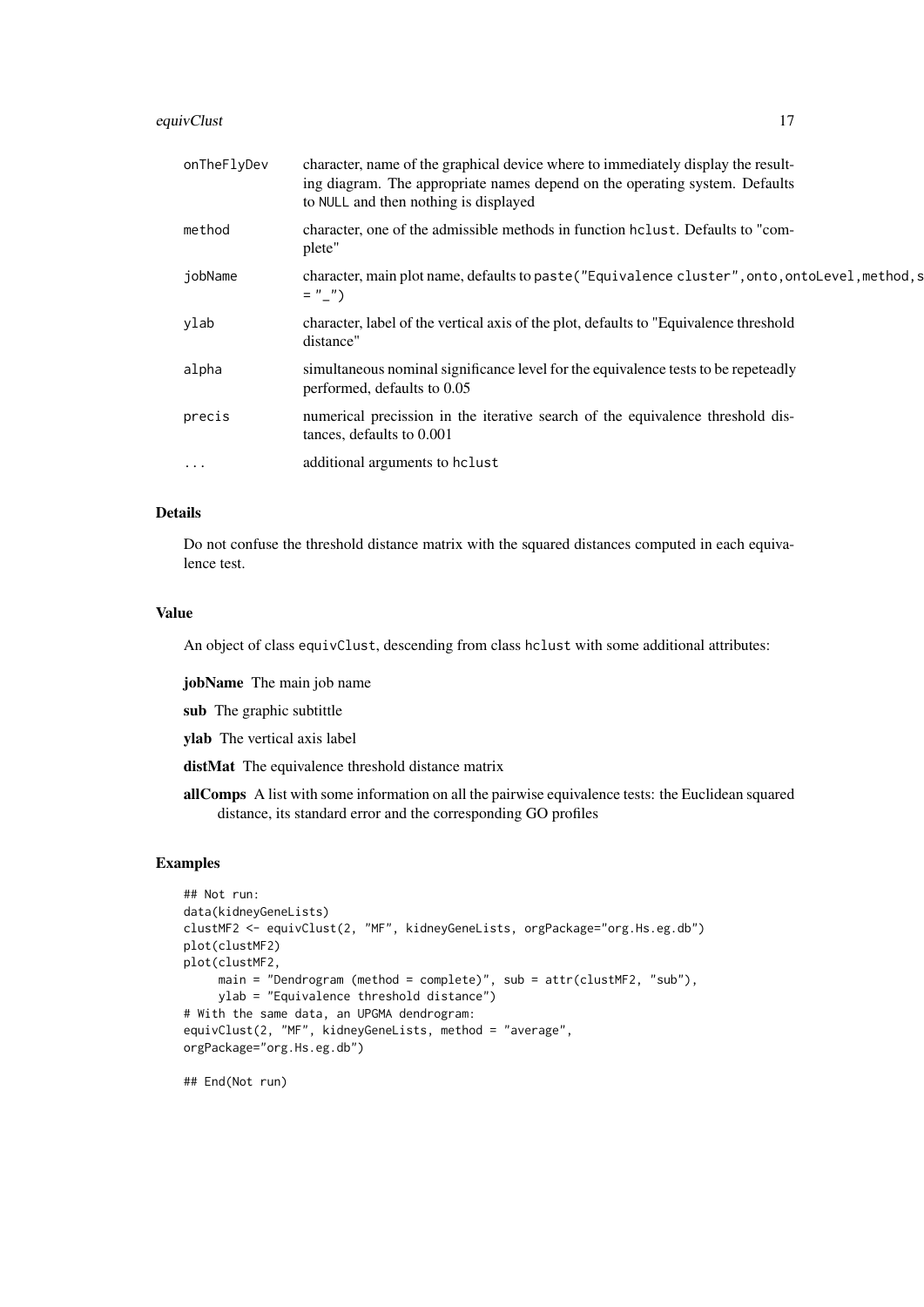<span id="page-17-0"></span>

## Description

Save the graphical representation of objects of class equivClust or iterEquivClust as pdf files.

## Usage

```
equivClust2pdf(x, ...)
## S3 method for class 'equivClust'
equivClust2pdf(x, jobName, ylab, ...)
## S3 method for class 'iterEquivClust'
equivClust2pdf(x, jobName, ylab, ...)
```
#### Arguments

| X       | an object of class equivClust or iterEquivClust                                 |
|---------|---------------------------------------------------------------------------------|
| .       | additional arguments to function pdf                                            |
| iobName | character, main plot title and file name (it should be correct as a file name!) |
| vlab    | character, label of the plot vertical axis                                      |

## Methods (by class)

- equivClust: equivClust2pdf method for class equivClust
- iterEquivClust: equivClust2pdf method for class iterEquivClust

#### Examples

```
data(clustKidneyMF2)
equivClust2pdf(clustKidneyMF2)
# And then open file "Equivalence cluster_MF_2_complete.pdf"...
equivClust2pdf(clustKidneyMF2,
               jobName = "Method 'complete' dendrogram for level 2 of GO ontology MF")
# And then open file "Method 'complete' dendrogram for level 2 of GO ontology MF.pdf"...
```
equivSummary *This function returns a brief summary of the equivalence test between two profiles.*

## Description

Function to return a brief summary of the equivalence test between two profiles. If In its current version it is better that equivalentGOProfiles is called with option simplify set to FALSE before equivSummary can be used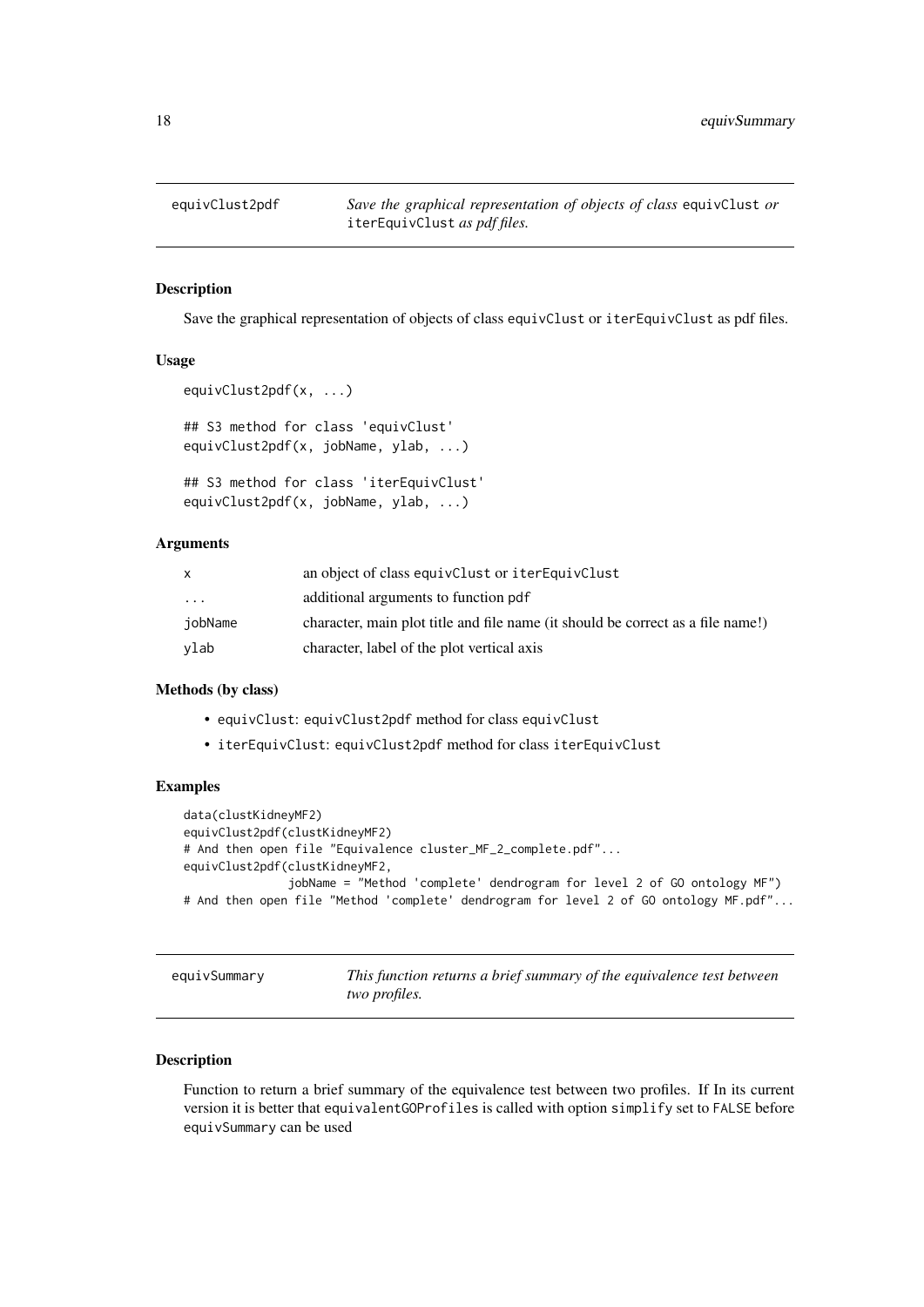#### <span id="page-18-0"></span>expanded Level 19

#### Usage

equivSummary( $1$ , decs = 6)

#### Arguments

|      | A list of comparison results as returned by a call to compareGenelists |
|------|------------------------------------------------------------------------|
| decs | Number of decimal places to use in the output                          |

#### Value

A data frame with the summarized results of each comparison. The values contained are: Sqr.Eucl.Dist: The squared euclidean distance, Standard Err: The standard error estimate, pValue p value of the equivalence test, up conf. intUpper value for the desired condfidence interval. d0Threshold value for equivalence test. Equivalent?Numerical value set to 1 if profiles can be considered equivalent and to zero if they cannot.

#### Author(s)

Alex Sanchez

## See Also

'equivalentGOProfiles'

#### Examples

```
# data(prostateIds)
# expandedWelsh <- expandedProfile(welsh01EntrezIDs[1:100], onto="MF",
# level=2, orgPackage="org.Hs.eg.db")
# expandedSingh <- expandedProfile(singh01EntrezIDs[1:100], onto="MF",
# level=2, orgPackage="org.Hs.eg.db")
#commonGenes <- intersect(welsh01EntrezIDs[1:100], singh01EntrezIDs[1:100])
#commonExpanded <- expandedProfile(commonGenes, onto="MF", level=2, orgPackage="org.Hs.eg.db")
# equivMF <-equivalentGOProfiles (pn=expandedWelsh,
# qm = expandedSingh,
# pqn0= commonExpanded)
#print(equivSummary(equivMF, decs=5))
```
expandedLevel *Function to create expanded levels which can contain GO Terms at different GO levels*

#### Description

This function, combined with function expandTerm, allows to create mixed levels which can contain terms belonging to different GO levels. Specifically one can take one (or several, but one by one) term at a given GO level and expand it into its children terms using function expandTerm and then combine them into a new level using this function.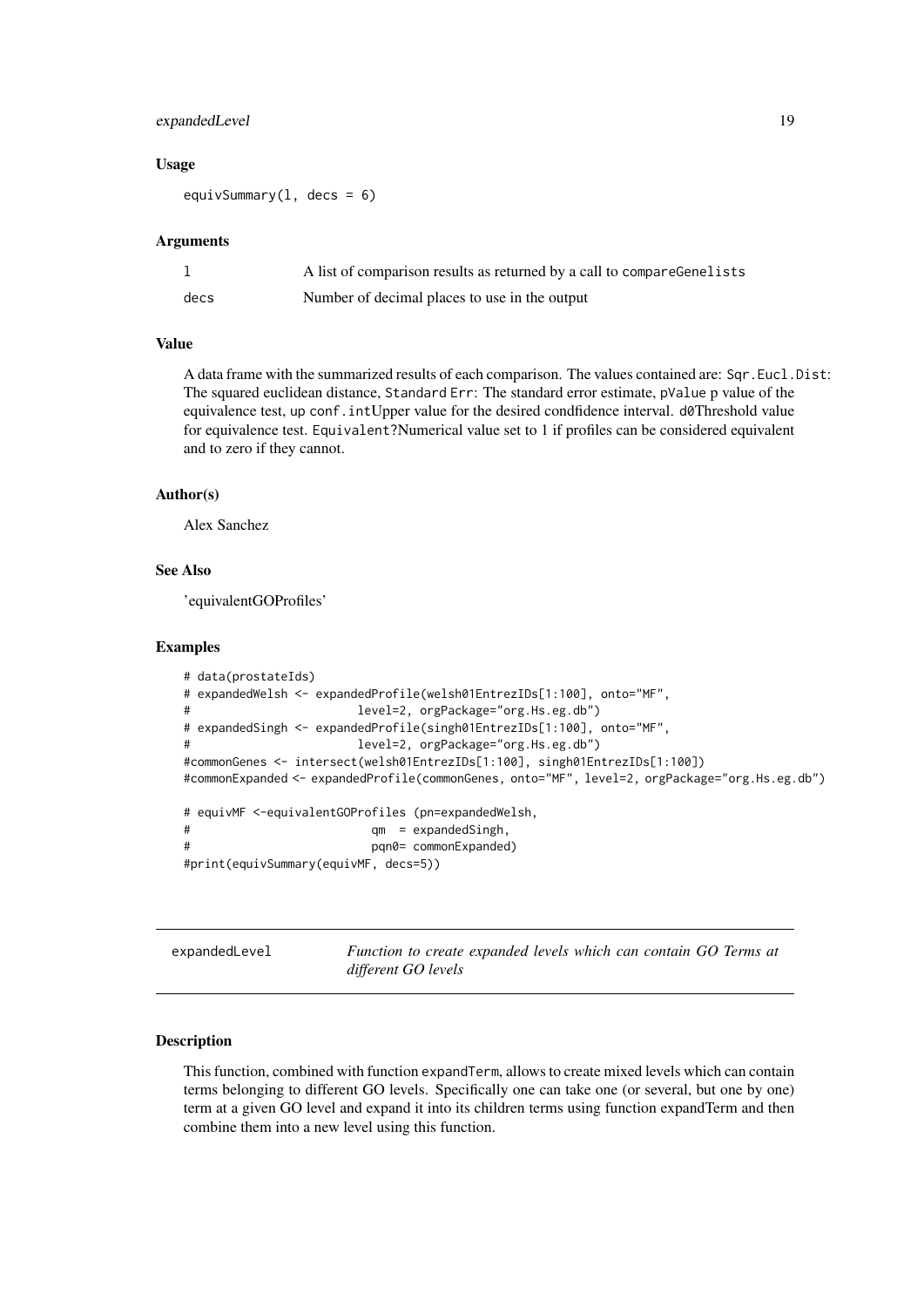#### Usage

```
expandedLevel(LevelTerms, Term2Expand, onto)
expandTerm(GOTerm, onto)
```
## Arguments

| LevelTerms    | Other terms which have not been expanded, and will be combined with the ex-<br>panded ones |
|---------------|--------------------------------------------------------------------------------------------|
| Term2Expand   | The GO term which will be substituted by its children terms                                |
| <b>GOTerm</b> | The GO term which will be substituted by its children terms                                |
| onto          | The ontology $('MF', 'BP', 'CC')$                                                          |

## Value

The value returned is the vector combining the original terms with the children of the term that had to be expanded.

#### Author(s)

Alex Sanchez

#### Examples

```
got<-toTable(GOTERM)[,2:3]
desc<-function(s) got[got[,1]==s,2]
MFLevel2<-getGOLevel("MF",2)
bindingLevel2<-MFLevel2 [2]
bindingLevel3 <- expandTerm(bindingLevel2,"MF")
print(descbindingLevel3<-as.matrix(sapply(bindingLevel3,desc )))
mixedLevel<-c(MFLevel2[-2],bindingLevel3)
print(mixedLevel<-as.matrix(sapply(mixedLevel,desc )))
```
<span id="page-19-1"></span>expandedProfile *Builds expanded profiles*

## Description

Expanded profiles are used mainly for comparison of profiles based on the theory developed by Sanchez et al (2007) (see references)

#### Usage

```
expandedProfile(genelist, idType = "Entrez", onto = "ANY", level = 2,
orgPackage=NULL, anotPackage=NULL, multilevels = NULL, ord = TRUE,
na.rm = TRUE, percentage = TRUE)
```
<span id="page-19-0"></span>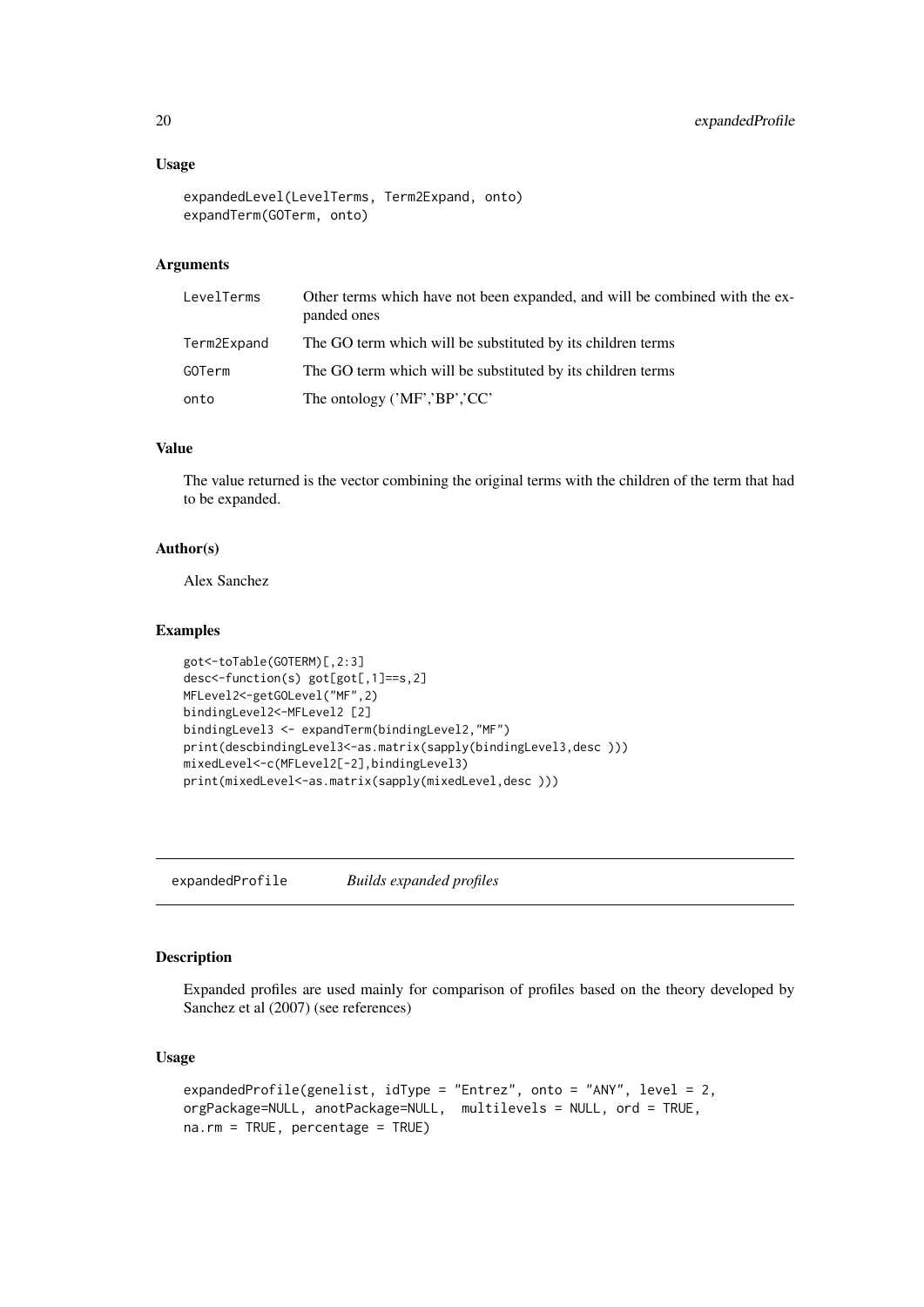#### expandedProfile 21

## Arguments

| genelist    | List of genes on which the Profile has to be based                                                                                                                                                                                                 |
|-------------|----------------------------------------------------------------------------------------------------------------------------------------------------------------------------------------------------------------------------------------------------|
| idType      | Type of identifiers for the genes. Use 'Entrez' preferably                                                                                                                                                                                         |
| onto        | Ontology on which the profile has to be built                                                                                                                                                                                                      |
| level       | Level of the ontology at which the profile has to be built                                                                                                                                                                                         |
| orgPackage  | Name of a Bioconductor's organism annotations package ('org.Xx-eg-db'). This<br>field must be provided if the gene list passed to the function is either a character<br>vector of 'Entrez' (NCBI) identifiers or a character vector of probe names |
| anotPackage | Name of Bioconductor annotations package. This field must be provided if the<br>gene list passed to the function is a character vector of probe names                                                                                              |
| ord         | Set to 'TRUE' if the profile has to appear ordered by the category names                                                                                                                                                                           |
| multilevels | If it is not NULL it must be a vector of GO categories that defines the level at<br>where the profile is built                                                                                                                                     |
| na.rm       | Set to 'TRUE' if NAs should be removed                                                                                                                                                                                                             |
| percentage  | Set to 'TRUE' if the profile must be built using percentages                                                                                                                                                                                       |

## Details

The function admits three types of entries: Entrez ('Entrez'), Bioconductor probe set names ('BioCprobes') or a special type of data frames ('GOTermsFrames'). If the identifier type are 'BioCprobes' then an annotation package name must be provided too.

## Value

An object of class GOProfile containing an expanded profile

#### Author(s)

Alex Sanchez

## References

Sanchez-Pla, A., Salicru, M. and Ocana, J. Statistical methods for the analysis of high-throughput data based on functional profiles derived from the gene ontology. Journal of Statistical Planning and Inference, Volume 137, Issue 12, Pages 3975-3989, 2007.

## See Also

basicProfile

## Examples

```
data(CD4Ids)
CD4.Expanded <-expandedProfile(genelist=CD4LLids[1:50], onto='MF',
level=2, orgPackage="org.Hs.eg.db")
```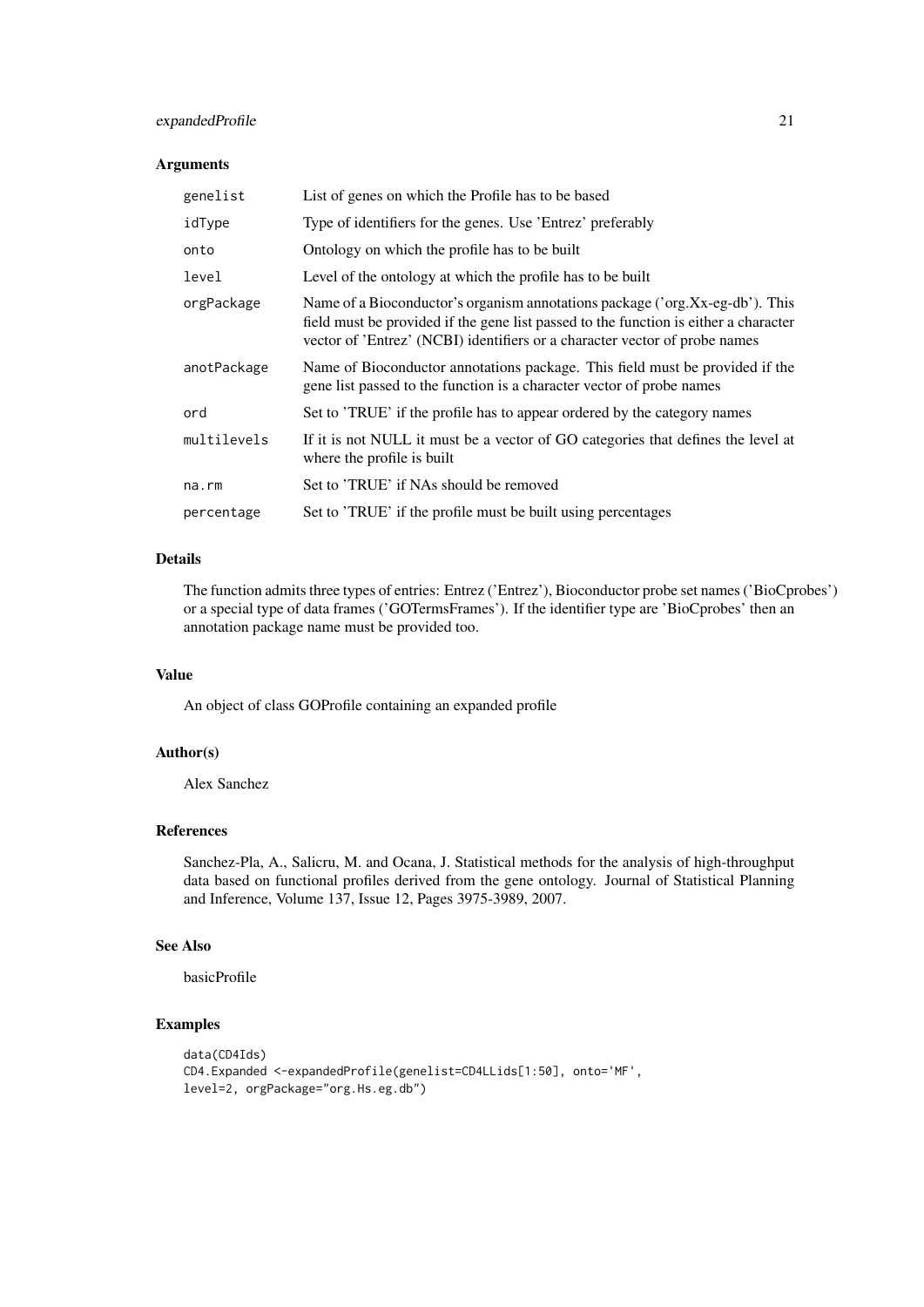<span id="page-21-0"></span>fisherGOProfiles *GO Class-by-class Fisher tests in lists of genes characterized by their functional profiles*

## Description

Given two lists of genes, both characterized by their frequencies of annotations (or "hits") in the same set of GO nodes (also designated as GO terms or GO classes), for each node determine if the annotation frequencies depart from what is expected by chance. The annotation frequencies are specified in the "GO profiles" arguments pn, qm and pn. Both samples may share a common subsample of genes, with GO profile pqn0. The analysis is based on the Fisher's exact test, as is implemented by fisher. test R function, followed by p-value adjustment for multitesting based on function p.adjust. Usually, this function will be called after a significant result on compareGOProfiles which performs global (all GO nodes simultaneously) profile comparisons (with better type I and type II error control), to identify the more rellevant nodes.

## Usage

```
fisherGOProfiles(pn, ...)
## S3 method for class 'numeric'
fisherGOProfiles(pn, qm=NULL, pqn0=NULL,
    n = ngenes(pn), m = ngenes(qm), n\theta = ngenes(pqn0),
    method = "BH", simplify=T, expanded=F, ...)
## S3 method for class 'matrix'
fisherGOProfiles(pn, n, m, method = "BH", ...)
## S3 method for class 'BasicGOProfile'
fisherGOProfiles(pn, qm=NULL, pqn0=NULL,
    method = "BH", goIds=T, ...)
## S3 method for class 'ExpandedGOProfile'
fisherGOProfiles(pn, qm=NULL, pqn0=NULL,
    method = "BH", simplify=T, ...)
```

| pn         | an object of class BasicGOProfile or ExpandedGOProfile representing a "sam-<br>ple" GO profile for a fixed ontology, or a numeric vector interpretable as a GO<br>profile (expanded or not), or a two-dimensional frequency matrix (see the 'De-<br>tails' section). This is a required argument |
|------------|--------------------------------------------------------------------------------------------------------------------------------------------------------------------------------------------------------------------------------------------------------------------------------------------------|
| qm         | similarly, an object representing a "sample" GO profiles for a fixed ontology                                                                                                                                                                                                                    |
| pqn0       | an object representing a "sample" GO profile for a fixed ontology                                                                                                                                                                                                                                |
| n          | the number of genes profiled in pn                                                                                                                                                                                                                                                               |
| m          | the number of genes profiled in qm                                                                                                                                                                                                                                                               |
| n0         | the number of genes profiled in pqn0                                                                                                                                                                                                                                                             |
| method     | the p-values adjusting method for multiple comparisons; the same possibilities<br>as in standard R function p. adjust                                                                                                                                                                            |
| expanded   | boolean; are these numeric vectors representing expanded profiles?                                                                                                                                                                                                                               |
| simplify   | should the result be simplified, if possible? See the 'Details' section                                                                                                                                                                                                                          |
| goIds      | if TRUE, each node is represented by its GO identifier                                                                                                                                                                                                                                           |
| $\ddots$ . | other arguments (to be passed to p. adjust or fisher. test functions)                                                                                                                                                                                                                            |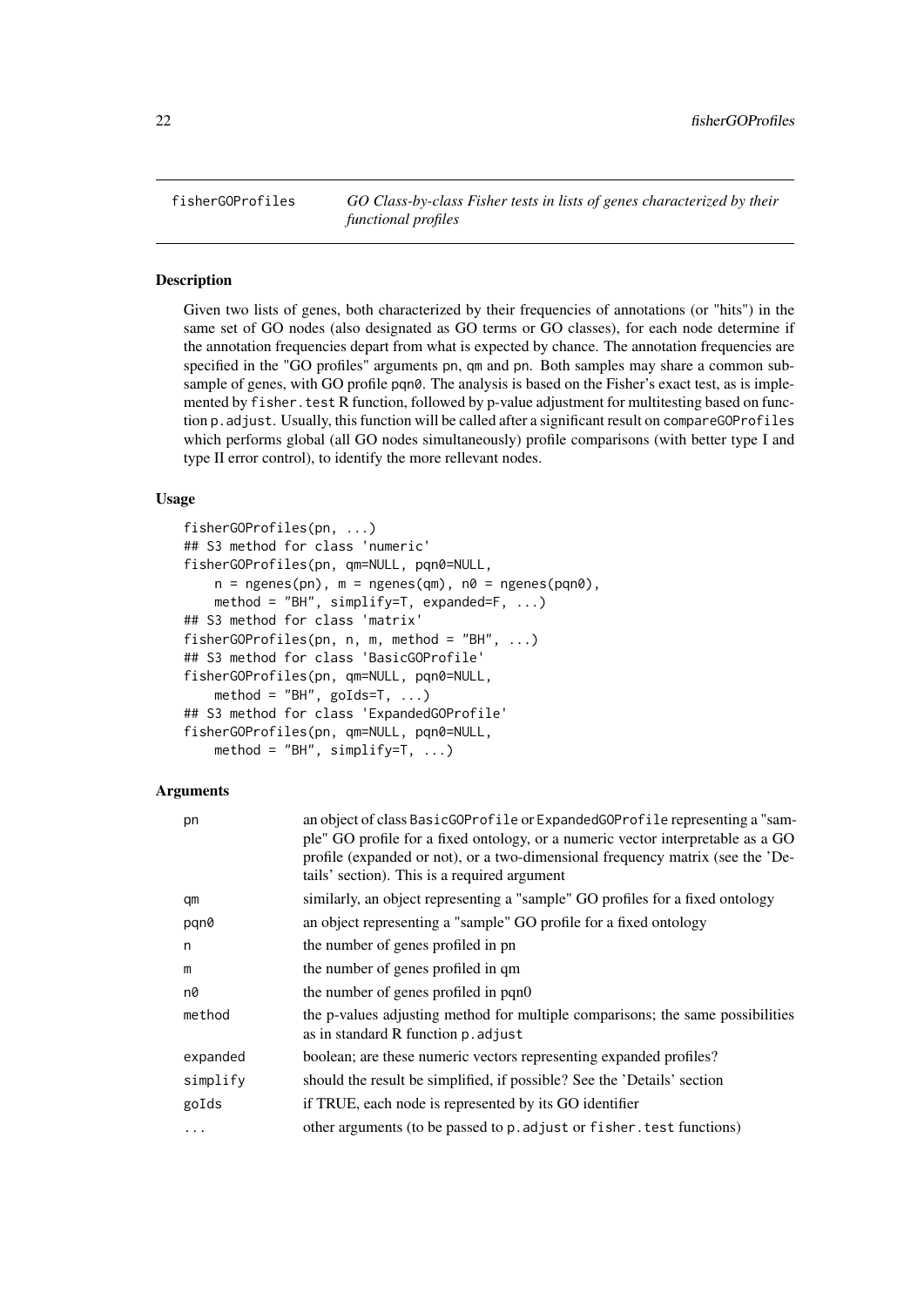#### fisherGOProfiles 23

#### Details

Given a list of n genes, and a set of s GO classes or nodes X, Y, Z, ... in a given ontology (BP, MF or CC), its associated ("contracted" or "basic") "profile" is the absolute frequencies vector of annotations or hits of the n genes in each one of the s GO nodes. For a given node, say X, this frequency includes all annotations for  $X$  alone, for  $X$  and  $Y$ , for  $X$  and  $Z$  and so on. Thus, as relative frequencies, its sum is not necessarily one, or as absolute frequencies their sum is not necessarily n. On the other hand, an "expanded profile" corresponds to the relative frequencies in ALL NODE COMBINATIONS. That is, if n genes have been profiled, the expanded profile stands for the frequency of all hits EXCLUSIVELY in node X, exclusively in node Y, exclusively in Z, ..., jointly with all hits simultaneously in nodes  $X$  and  $Y$  (and only in  $X$  and  $Y$ ), simultaneously in  $X$ and Z, in Y and Z,  $\dots$ , in X and Y and Z (and only in X,Y,Z), and so on. Thus, their sum is one.

Let n, m and n0 designate the total number of genes profiled in pn, qm and pqn0 respectively. According to these profiles, n[i], m[i] and n0[i] genes are annotated for node 'i',  $i = 1, \ldots, s$ . Note that the sum of all the n[i] not necessarily equals n and so on. If not NULL, pan0 stands for the profile of the n0 genes common to the gene lists that gave rise to pn and qm. fisherGOProfiles builds a sx2 absolute frequencies matrix

| GO node $1 \quad N[1,1]$<br>GO node $2 \quad N[2,1]$ | N[1,2]<br>N[2,2] |
|------------------------------------------------------|------------------|
| GO node s $N[2,1]$                                   | .<br>N[s,2]      |

with column totals N1 and N2 (not necessarily equal to the column sums) and performs a Fisher's exact test over each one of the 2x2 tables

> GO node i  $N[i,1]$   $N[i,2]$ All nodes except i  $N1 - N[i,1]$   $N2 - N[i,2]$

followed by a p-value correction for multiplicity in testing. If pqn0 is NULL, then both gene lists do not have any genes in common,  $N[i,1] = n[i]$  and  $N[i,2] = m[i]$ , and  $N1 = n$ ,  $N2 = m$ ,  $n0 = 0$ . Otherwhise (if pqn0 is not NULL)  $N[i, 1] = n[i] - n[0[i], N1 = n - n[0]$  and  $N[i, 2] = n[0[i], N2 = n[0]$  if qm is NULL, or  $N[i,2] = m[i]$ ,  $N2 = m$  if qm is not NULL.

In other words, this function provides a general setting for diverse, common in practice, situations where a node-by-node analysis is required. When  $pqn0 = NULL$ , two lists with no genes in common are compared. Otherwise, when  $qm = NULL$ , the genes profiled in pn are compared with a subsample of them, those profiled in pqn0 (a set of genes vs a restricted subset, e.g. those overexpressed under a disease). Finally, if both arguments qm and pqn0 are not NULL (pn is always required) two gene lists with some genes in common are analised.

If both qm and pqn0 are NULL, pn should correspond to an absolute frequencies matrix with s rows and 2 columns.

The arguments n, m or n0 are only required in case of numeric vectors or matrices specifying profiles but lacking the 'ngenes' attribute.

#### Value

A list containing max(ncol(pn),ncol(qm),ncol(pqn0)) p-values numeric vectors, or a single p-values vector if  $max(ncol(pn),ncol(qm),ncol(pqn0))==1$  and simplify == T.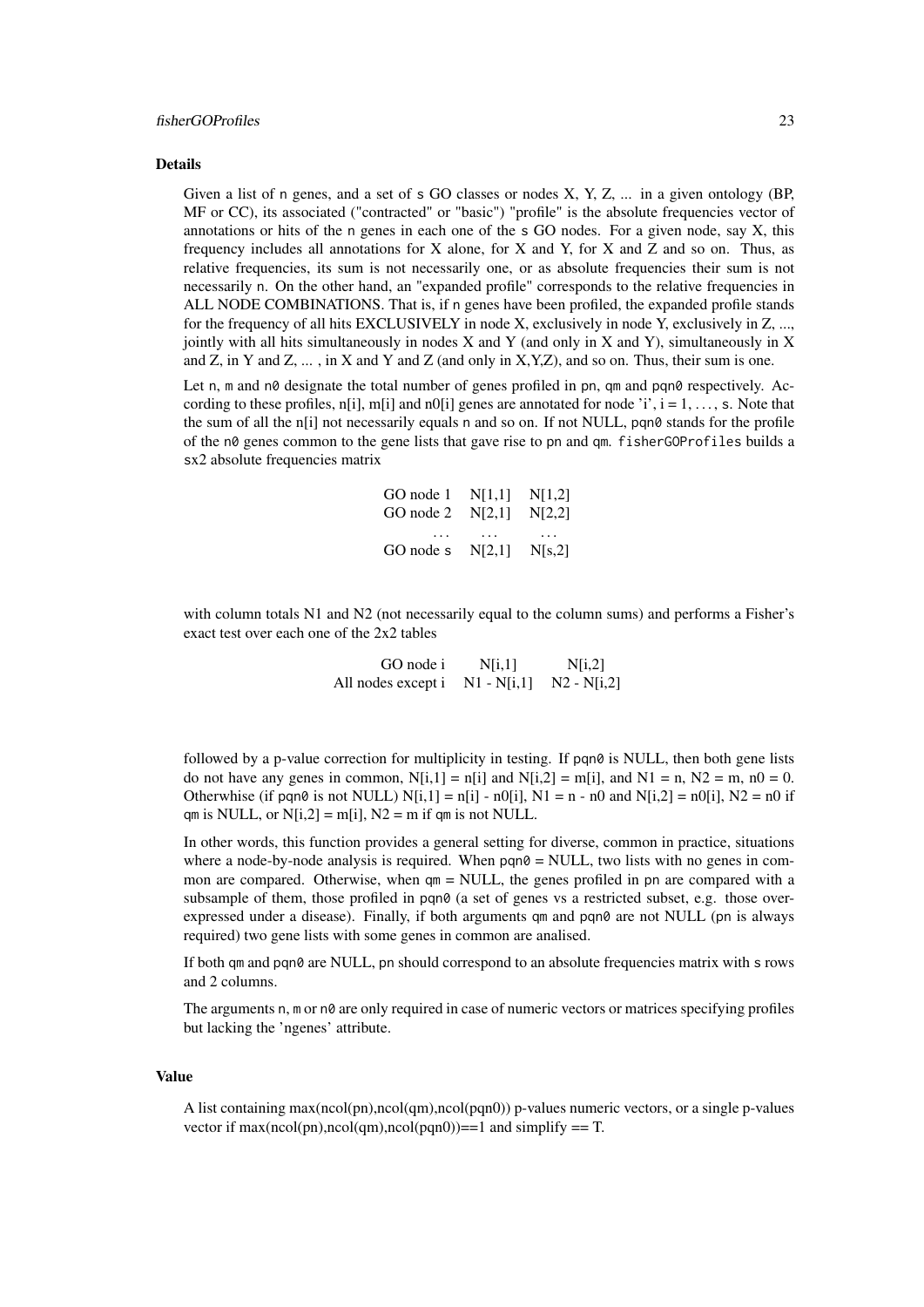#### <span id="page-23-0"></span>Author(s)

Jordi Ocana

#### References

Sanchez-Pla, A., Salicru M. and Ocana, J. Statistical methods for the analysis of highthroughput data based on functional profiles derived from the gene ontology. Journal of Statistical Planning and Inference, 2007.

#### See Also

fitGOProfile, compareGOProfiles, equivalentGOProfiles

#### Examples

```
require("org.Hs.eg.db")
data(prostateIds)
# To improve speed, use only the first 100 genes:
list1 <- welsh01EntrezIDs[1:100]
list2 <- singh01EntrezIDs[1:100]
prof1 <- basicProfile(list1, onto="MF", level=2, orgPackage="org.Hs.eg.db")$MF
prof2 <- basicProfile(list2, onto="MF", level=2, orgPackage="org.Hs.eg.db")$MF
commProf<-basicProfile(intersect(list1, list2), onto="MF",level=2, orgPackage="org.Hs.eg.db")$MF
fisherGOProfiles(prof1, prof2, commProf, method="holm")
```

| fitGOProfile | Does a "sample" GO profile 'pn', observed in a sample of 'n' genes, |
|--------------|---------------------------------------------------------------------|
|              | fit a "population" or "model" $p0$ ?                                |

## Description

'fitGOProfile' implements some inferential procedures to solve the preceding question. These procedures are based on asymptotic properties of the squared euclidean distance between the contracted versions of pn and p0

#### Usage

```
fitGOProfile(pn, p0, n = ngenes(pn), method = "lcombChisq",
ab.approx = "asymptotic", confidence = 0.95, simplify = T)
```

| pn     | an object of class ExpandedGOProfile representing one or more "sample" ex-<br>panded GO profiles for a fixed ontology (see the 'Details' section)                                                                               |
|--------|---------------------------------------------------------------------------------------------------------------------------------------------------------------------------------------------------------------------------------|
| p0     | an object of class ExpandedGOProfile representing one or more "population" or<br>"theoretical" expanded GO profiles (see also the 'Details' section)                                                                            |
| n      | a numeric vector with the number of genes profiled in each column of pn. This<br>parameter is included to allow the possibility of exploring the consequences of<br>varying sample sizes, other than the true sample size in pn |
| method | the approximation method to the sampling distribution under the null hypothesis<br>$p = p0$ , where p is the 'true' population profile originating each column of pn.<br>See the 'Details' section below                        |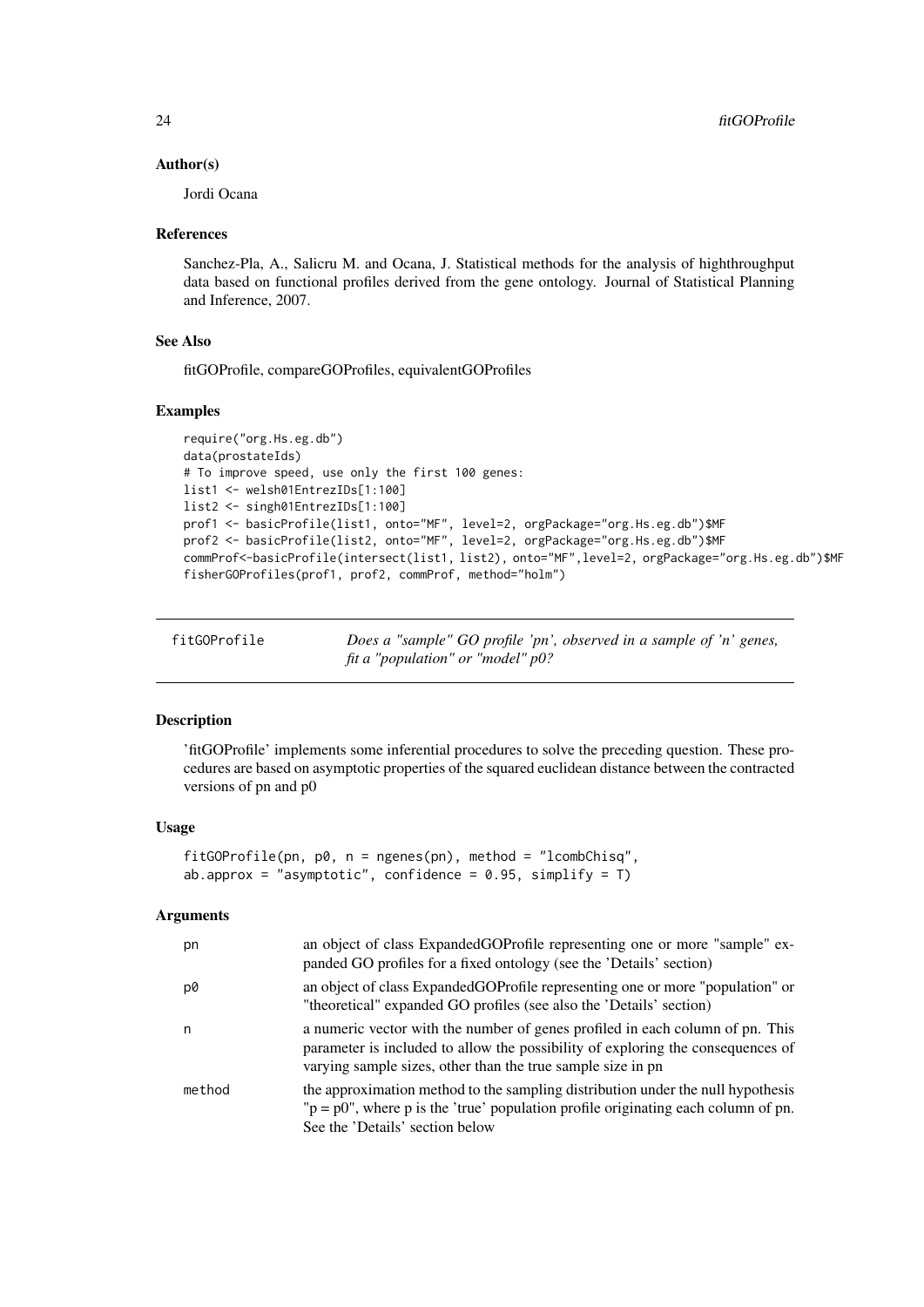| ab.approx  | the method used to compute the constants 'a' and 'b' described in the paper. See<br>the 'Details' section |
|------------|-----------------------------------------------------------------------------------------------------------|
| confidence | the confidence level of the confidence interval in the result                                             |
| simplify   | should the result be simplified, if possible? See the 'Details' section                                   |

#### Details

An object of class 'ExpandedGOProfile' is, essentially, a 'data.frame' object with each column representing the relative frequencies in all observed node combinations, resulting from profiling a set of genes, for a given and fixed ontology. The row.names attribute codifies the node combinations and each data.frame column (say, each profile) has an attribute, 'ngenes', indicating the number of profiled genes. (Actually, the 'ngenes' attribute of each 'p0' column is ignored and is taken as if it were infinite, 'Inf'.) The arguments 'pn' and 'p0' are compared in a column by column wise, recycling columns, if necessary, in order to perform max(ncol(pn),ncol(p0)) comparisons (each comparison resulting in an object of class 'htest'). In order to be properly compared, 'pn' and 'p0' are expanded by row, according to their row names. That is, both arguments can have unequal row numbers. Then, they are expanded adding rows with zero frequencies, in order to make them comparable.

In the i-th comparison (i from 1 to max(ncol(pn),ncol(p0))), if p stands for the profile originating the sample profile pn[,i] and  $d(.)$  for the squared euclidean distance, if  $p := p(0),i$ ], the distribution of sqrt(n)(d(pn[,i],p0[,i]) - d(p,p0[,i]))/se is approximately standard normal, N(0,1). This provides the basis for the confidence interval in the result field conf.int. When  $p == p0$ [,i], the asymptotic distribution of n d(pn[,i],p0[,i]) is the distribution of a linear combination of independent chi-square random variables, each one with one degree of freedom. This sampling distribution may be directly computed (approximating it by simulation, method="lcombChisq") or approximated by a chi-square distribution, based on two correcting constants a and b (method="chi-square"). These constants are chosen to equate the first two moments of both distributions (the distribution of a linear combination of chi square variables and the approximating chi-square distribution). When method="chi-square", the returned test statistic value is the chi-square approximation (n  $d(pn,p0)$ ) b) / a. Then, the result field 'parameter' is a vector containing the 'a' and 'b' values and the number of degrees of freedom, 'df'. Otherwise, the returned test statistic value is n d(pn,p0) and 'parameter' contains the coefficients of the linear combination of chi-squares

## Value

A list containing max(ncol(pn),ncol(p0)) objects of class 'htest', or a single 'htest' object if ncol(pn)==1 and  $ncol(p0) == 1$  and simplify  $== T$ . Each 'htest' object has the following fields:

| test statistic; its meaning depends on the value of "method", see the 'Details'<br>section                                              |
|-----------------------------------------------------------------------------------------------------------------------------------------|
| parameters of the sample distribution of the test statistic, see the 'Details' section                                                  |
| associated p-value to test the null hypothesis " $pn[i]$ is a random sample taken<br>from $p0$ [,i]"                                    |
| asymptotic confidence interval for the squared euclidean distance. Its attribute<br>"conf.level" contains its nominal confidence level" |
| squared euclidean distance between the contracted pn and p0 profiles. Its at-<br>tribute "se" contains its standard error estimate      |
| a character string indicating the method used to perform the test                                                                       |
| a character string giving the names of the data                                                                                         |
| a character string describing the alternative hypothesis                                                                                |
|                                                                                                                                         |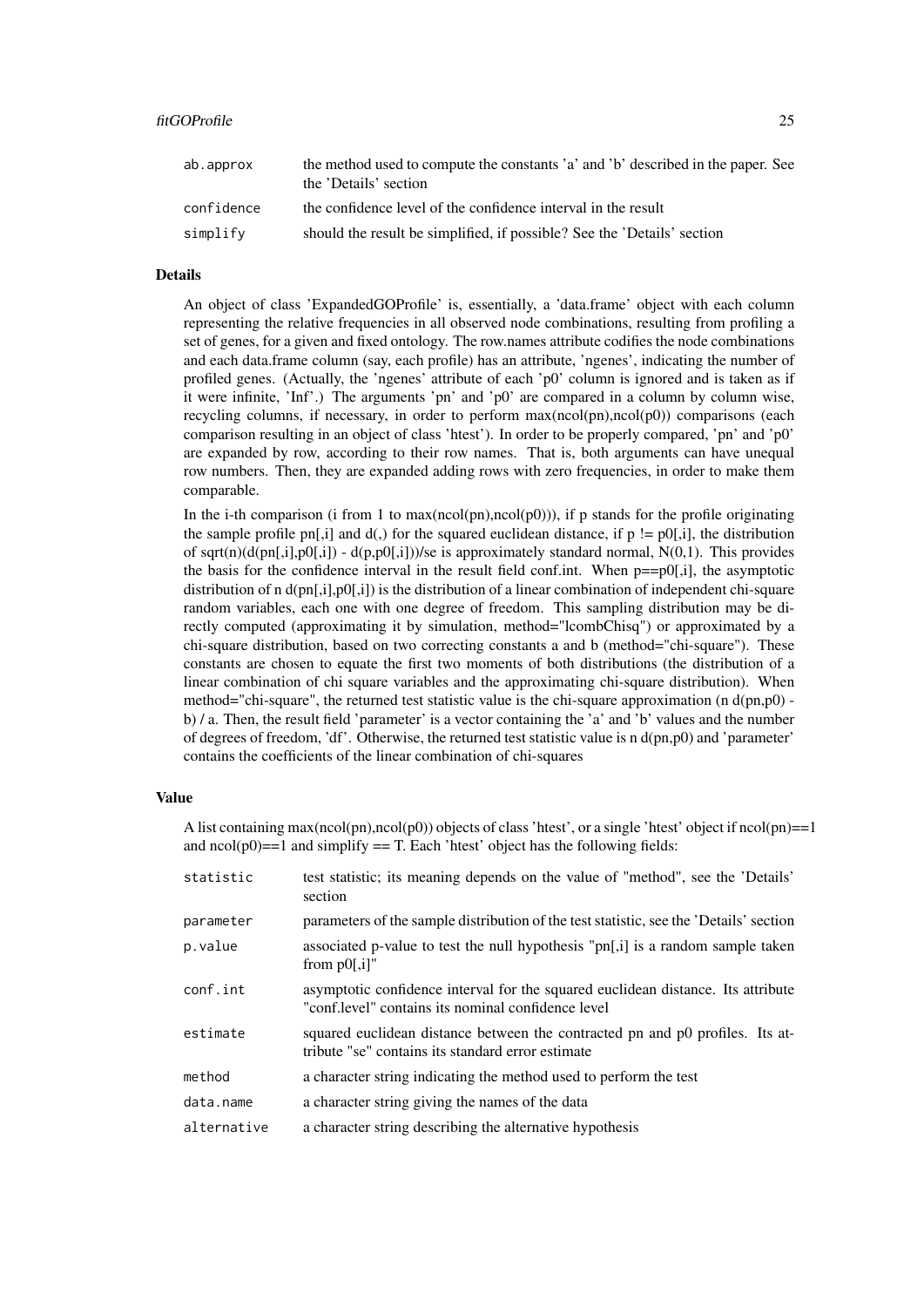#### Author(s)

Jordi Ocana

## References

Sanchez-Pla, A., Salicru, M. and Ocana, J. Statistical methods for the analysis of high-throughput data based on functional profiles derived from the gene ontology. Journal of Statistical Planning and Inference, 2007.

## See Also

compareGOProfiles

## Examples

```
#data(sampleProfiles)
#comparedMF <-fitGOProfile(pn=expandedWelsh01[['MF']],
# p0 = expandedSingh01[['MF']])
#print(comparedMF)
#print(compSummary(comparedMF))
```
GOTermsList *Functions to create and manage lists of GO terms associated with a vector of 'Entrez' identifiers*

#### Description

These functions prepare data to be processed by the 'basicProfile' function. To create a profile a set of GOterms belonging to one or more ontologies is needed The terms belonging to each gene must be given separately so that they can be counted. This function queries the environment 'GOENTREZID2GO' with the vector of Entrez terms and formats the output into a list whose components -one per Entrez term- contain the most specific GO identifiers associated with this term.

## Usage

```
GOTermsList(LLids, onto = "any", evid = "any", na.rm = TRUE, orgPkg )
getAncestorsLst(GOtermslist, onto, unique.ancestor=TRUE, na.rm=TRUE, combine=TRUE)
getGOLevel(onto, level)
```

| LLids       | Character vector of Entrez (formerly Locuslink identifiers)                                                            |
|-------------|------------------------------------------------------------------------------------------------------------------------|
| onto        | ontology to be queried using the genes list                                                                            |
| evid        | type of evidence supporting the selected GO Terms                                                                      |
| na.rm       | flag indicating if those ids returning NA must be removed from the output                                              |
| orgPkg      | Organism annotation package ('org.Xx.eg.db') required to obtain the GO terms<br>associated with the Entrez identifiers |
| GOtermslist | List produced by a call to function GOTermsList                                                                        |
|             |                                                                                                                        |

<span id="page-25-0"></span>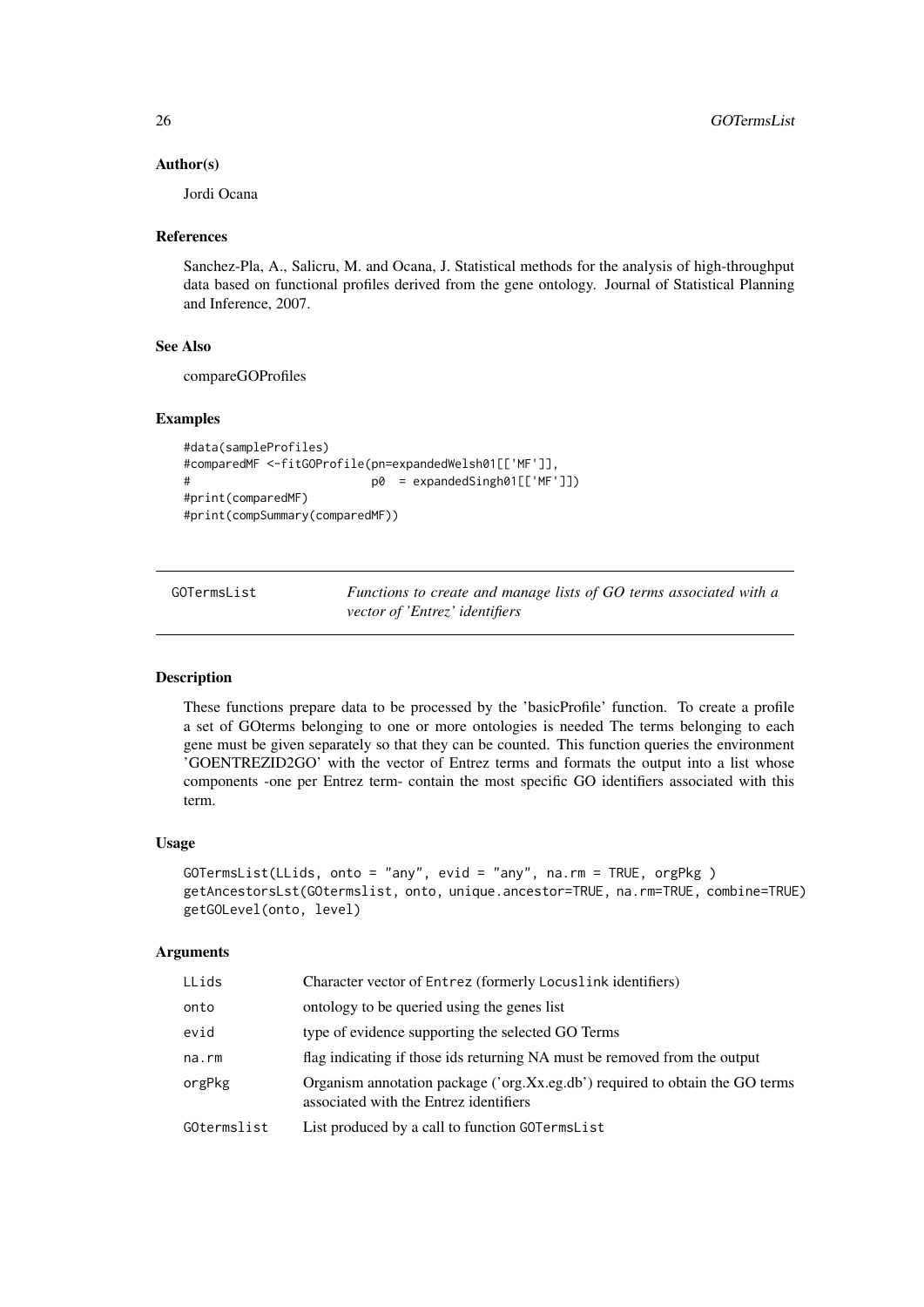#### <span id="page-26-0"></span>hugoIds 27

unique.ancestor

|         | Flag to remove repeated ancestor identifiers |
|---------|----------------------------------------------|
| combine | Flag to combine ancestors                    |
| level   | GO level at which the profile is built       |

#### Details

During the call to this function there may appear two types of NAs.

By one side if a name is not mapped in LocusLink this yields an NA that must be eliminated because nothing can be found through LL about this name

By another side if a gene is identified in LL but yields NA it seems to mean that it is not mapped in the GO

This may be eliminated but it may be worth the pity to keep track of them and to put these terms in an 'Seemingly unnanotated' category. In the case that its number was very high it migt suggest reviewing the list or reconsidering the results.

## Value

A list whose components -one per Entrez term- are character vectors with the most specific GO identifiers associated with this term

#### Author(s)

Alex Sanchez

#### See Also

getAncestorsLst

## Examples

```
#data(CD4Ids)
#simpleLLids<- as.character(c(2189,5575,5569,11)) #1 is not a Locuslink identifier
#simpleGOlist<- GOTermsList (simpleLLids, orgPkg="org.Hs.eg.db")
#print(simpleGOlist.CC<-GOTermsList (simpleLLids,"CC", orgPkg="org.Hs.eg.db"))
#print(simpleGOlist.IEA<-GOTermsList (simpleLLids,evid="IEA",na.rm=TRUE, orgPkg="org.Hs.eg.db"))
```
hugoIds *Entrez Identifiers obtained from the Human Genome Organization*

## Description

Entrez identifiers obtained from the Human Genome Organization. They correspond to the column named 'Entrez Gene Id (mapped)' in the 'All data' table in the Hugo Genome Nomenclature web site (http://www.genenames.org/index.html)

## Usage

data(hugoIds)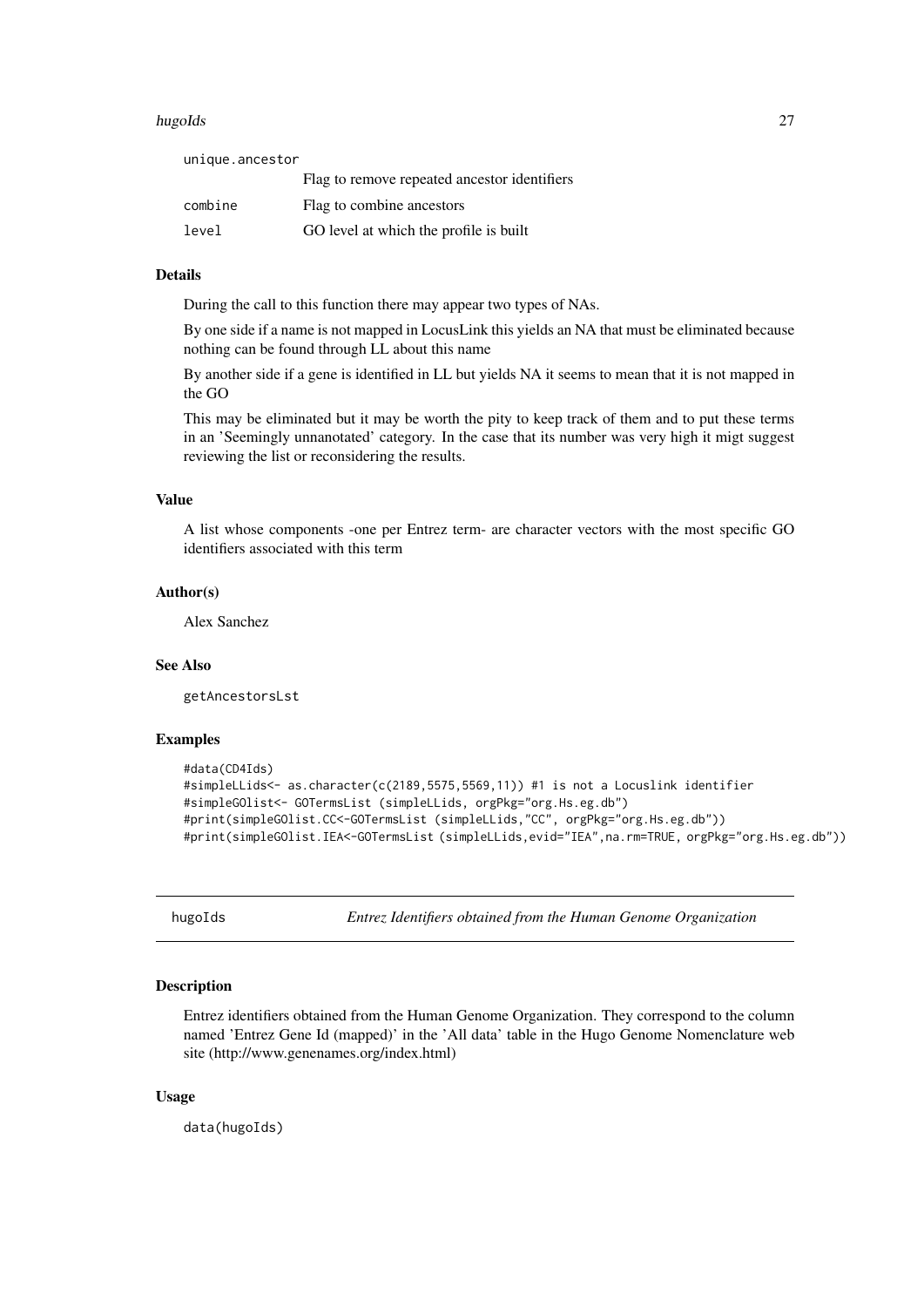## References

[http://www.genenames.org/cgi-bin/hgnc\\_downloads.cgi](http://www.genenames.org/cgi-bin/hgnc_downloads.cgi)

#### Examples

data(hugoIds)

| iterEquivClust | For each combination of the specified levels in the choosen GO ontolo-                               |
|----------------|------------------------------------------------------------------------------------------------------|
|                | gies, compute the equivalence threshold distance matrix and generate<br><i>a dendrogram from it.</i> |
|                |                                                                                                      |

## Description

For each combination of the specified levels in the choosen GO ontologies, compute the equivalence threshold distance matrix and generate a dendrogram from it.

## Usage

```
iterEquivClust(geneLists, ontos = c("BP", "MF", "CC"), ontoLevels = c(2, 3),
 trace = TRUE, onTheFlyDev = NULL, method = "complete",
 jobName = "Equivalence clustering",
 ylab = "Equivalence threshold distance", alpha = 0.05, precis = 0.001,
  ...)
```

| geneLists   | list of character vectors, each vector stands for the gene names in a given gene<br>set                                                                                                                                                                                                                            |
|-------------|--------------------------------------------------------------------------------------------------------------------------------------------------------------------------------------------------------------------------------------------------------------------------------------------------------------------|
| ontos       | character vector, (e.g. c("BP","MF")) indicating the GO ontologies to be anal-<br>ysed                                                                                                                                                                                                                             |
| ontoLevels  | integer vector (e.g. 2:4) indicating the GO levels in these ontologies where the<br>GO profiles are built                                                                                                                                                                                                          |
| trace       | boolean, the full process must be traced? Defaults to TRUE                                                                                                                                                                                                                                                         |
| onTheFlyDev | character, name of the graphical device where to immediately display the result-<br>ing diagrams. The appropriate names depend on the operating system. Defaults<br>to NULL and then nothing is displayed. Otherwise, successive graphical windows<br>are opened and the successive diagrams are displayed in them |
| method      | character, one of the admissible methods in function holiest. Defaults to "com-<br>plete"                                                                                                                                                                                                                          |
| jobName     | character, main plot name, defaults to "Equivalence clustering"                                                                                                                                                                                                                                                    |
| ylab        | character, label of the vertical axis of the plot, defaults to "Equivalence threshold<br>distance"                                                                                                                                                                                                                 |
| alpha       | simultaneous nominal significance level for the equivalence tests to be repeteadly<br>performed, defaults to 0.05                                                                                                                                                                                                  |
| precis      | numerical precission in the iterative search of the equivalence threshold dis-<br>tances, defaults to 0.001                                                                                                                                                                                                        |
| .           | additional arguments to hclust                                                                                                                                                                                                                                                                                     |

<span id="page-27-0"></span>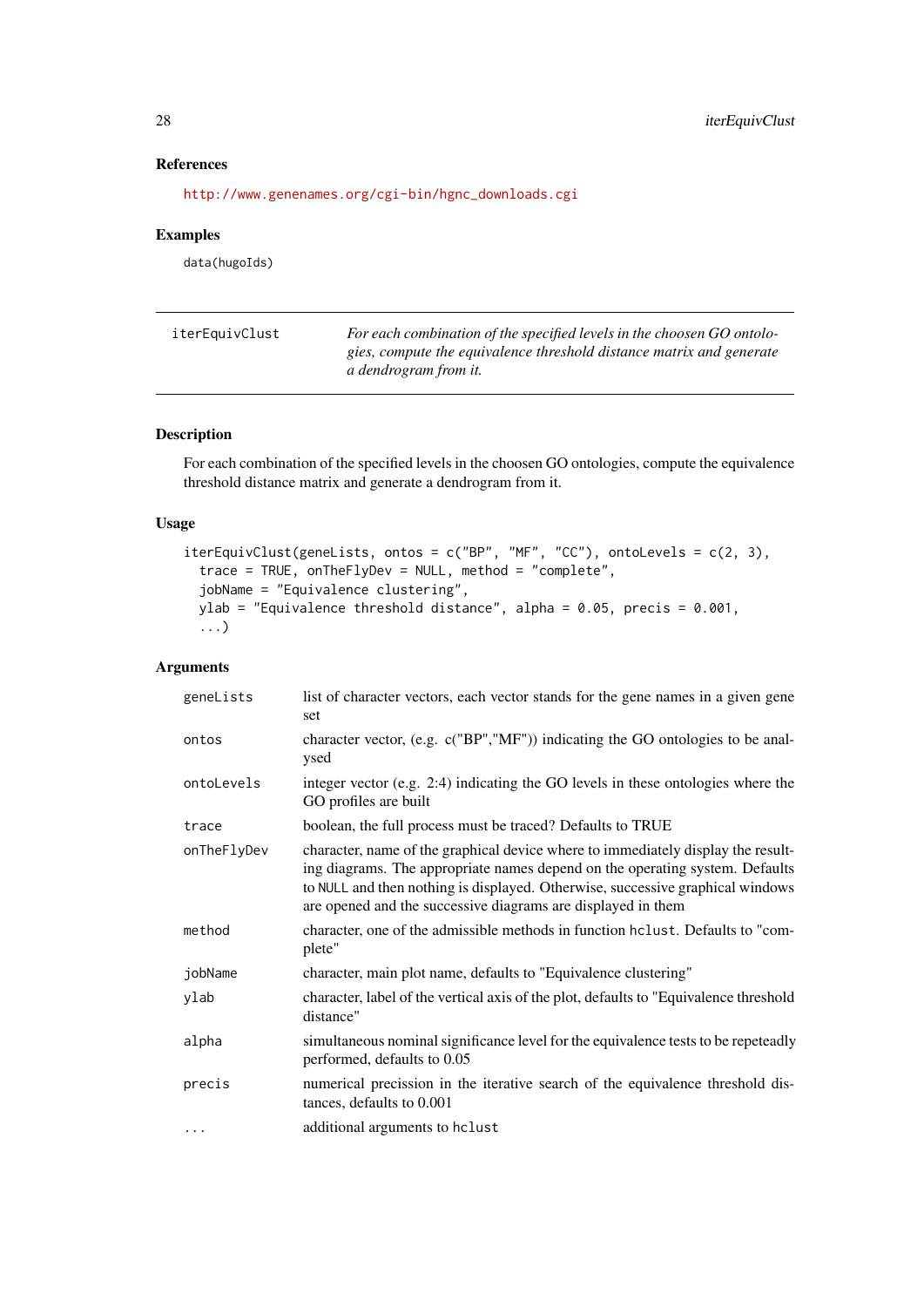#### <span id="page-28-0"></span>kidneyGeneLists 29

## Value

An object of class iterEquivCluster. It is a list of length(ontos), one element for each ontology under study. Each element of this list is itself a list of length(ontoLevels) with elements of class equivClust, standing for the cluster equivalence analysis performed for each ontology and level analysed

#### Examples

```
## Not run:
data(kidneyGeneLists)
kidneyGeneLists
genListsClusters <- iterEquivClust(kidneyGeneLists, ontoLevels = 2:3,
                          jobName = "Kidney Gene Lists_Equivalence Clustering (complete)",
                                   ylab = "Equivalence threshold distance",
                                   orgPackage="org.Hs.eg.db", method = "complete")
genListsClusters[["BP"]][["Level 3"]]
class(genListsClusters[["BP"]][["Level 3"]])
```
## End(Not run)

kidneyGeneLists *Gene-lists related to kidney transplantation rejection*

#### Description

An object of class "list" containing a selected subset of 5 gene-lists related to kidney transplantation rejection, described generically as "PBTS" (Patogenic Based Transcript Sets). Each gene-list is a character vector containing "Entrez" identifiers (integer numbers) for all the genes it contains.

## Usage

kidneyGeneLists

## Format

An object of class "list" with 5 character vectors:

#### Source

<https://www.ualberta.ca/medicine/institutes-centres-groups/atagc/research/gene-list>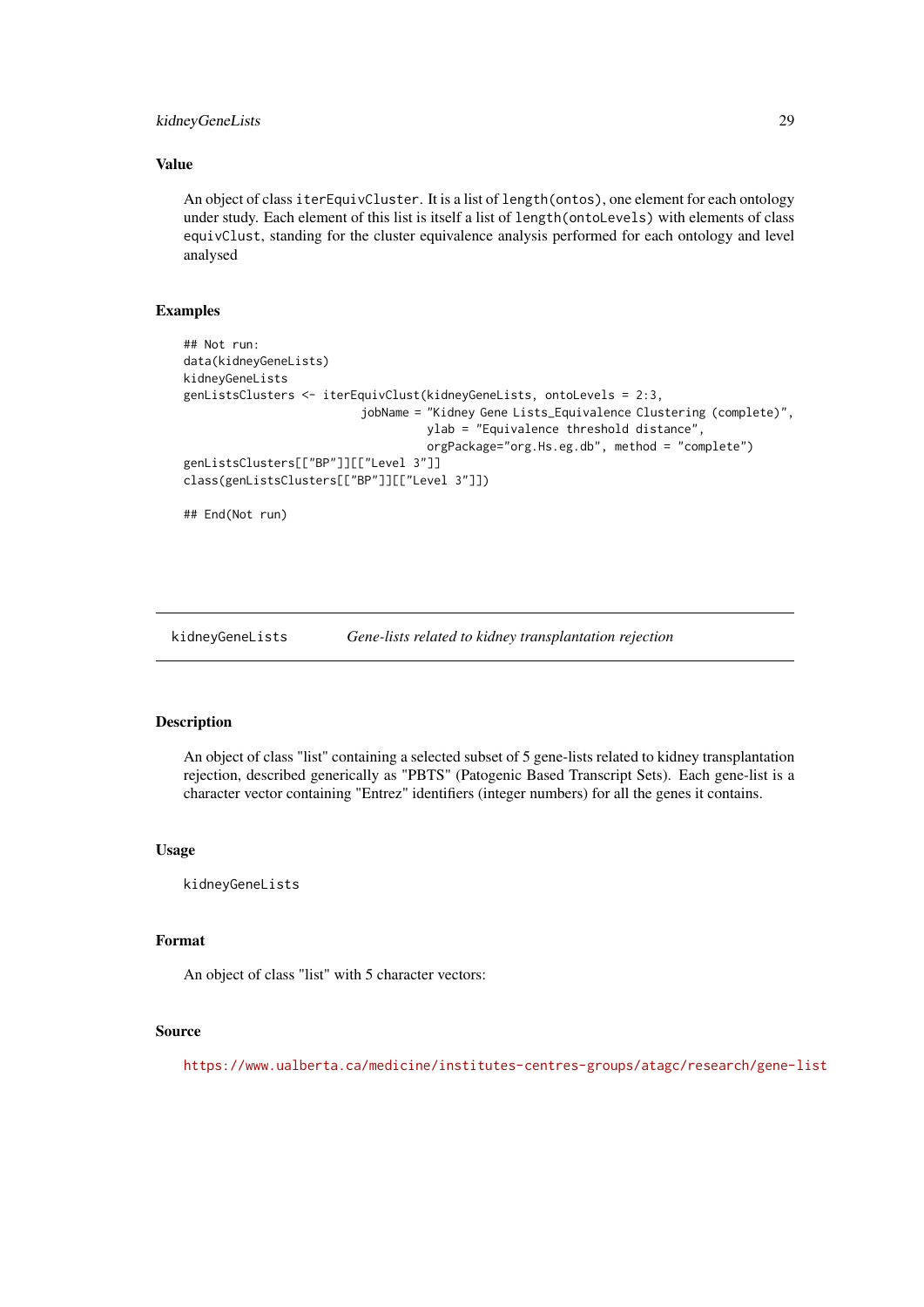<span id="page-29-0"></span>mergeProfilesLists *Combines two lists of profiles into one*

#### Description

Combines two lists of profiles, that is two lists with three components, 'MF', 'BP', 'CC' into a single one.

## Usage

```
mergeProfilesLists(profilesList1, profilesList2, emptyCats = F, profNames = NULL)
```
#### Arguments

|           | profilesList1 First list to combine                                                                       |
|-----------|-----------------------------------------------------------------------------------------------------------|
|           | profilesList2 Second list to combine                                                                      |
| emptyCats | Boolean. Set to TRUE if there are empty categories that should be accounted<br>for in any of the profiles |
| profNames | Names for the profiles (optional). If missing they are set to 'Frequency-1',<br>'Frequency-2', etc.       |

## Value

A list of profiles with more than one column each.

#### Author(s)

Alex Sanchez

#### Examples

```
require(goProfiles)
data(prostateIds)
welsh.MF <- basicProfile (welsh01EntrezIDs[1:100], onto="MF", level=2, orgPackage="org.Hs.eg.db")
singh.MF <- basicProfile (singh01EntrezIDs[1:100], onto="MF", level=2, orgPackage="org.Hs.eg.db")
plotProfiles(welsh.MF,'Functional profiles for Welsh dataset',percentage=TRUE)
welsh.singh.MF <-mergeProfilesLists(welsh.MF, singh.MF, profNames=c("Welsh", "Singh"))
```

| ngenes | Returns the number of genes that lead to this GO profile (an object of |
|--------|------------------------------------------------------------------------|
|        | class ExpandedGOProfile, BasicGOProfile or assimilable to them)        |

#### Description

The information contained in one or more lists of genes may be summarized by their GO profiles, that is to say, the absolute or relative frequencies of annotations or hits in all the classes or nodes of a given leven in a given GO ontology, or by the corresponding frequencies in a selected set of nodes (possibly belonging to more than one GO level but not hierarchicaly related). This function returns the number of genes in each list that were annotated to compute the profiles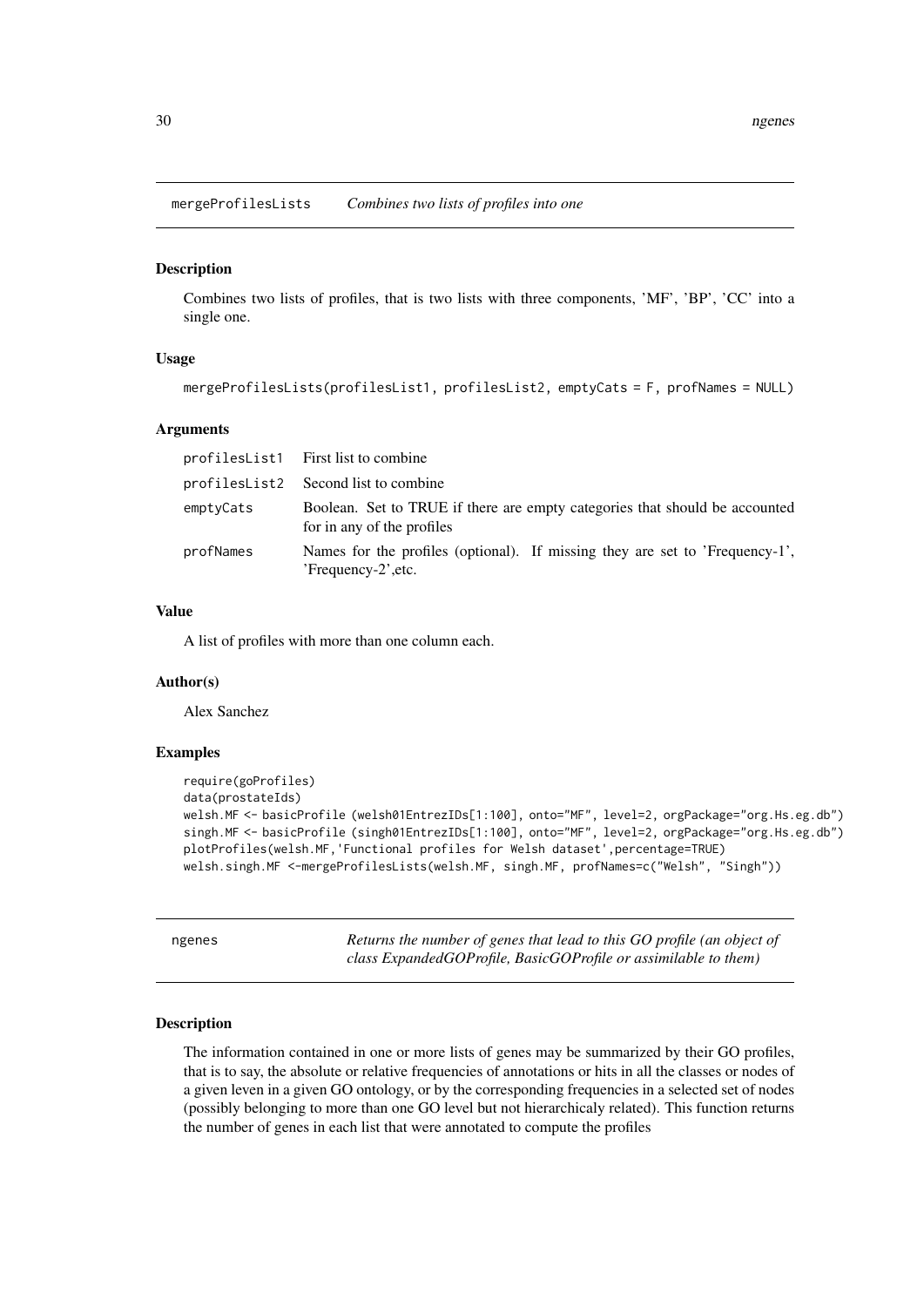#### ngenes 31

#### Usage

```
ngenes(pn, i=NULL)
## Default S3 method:
ngenes(pn, i=NULL)
## S3 method for class 'numeric'
ngenes(pn, i=NULL)
## S3 method for class 'matrix'
ngenes(pn, i=NULL)
## S3 method for class 'ExpandedGOProfile'
ngenes(pn, i=NULL)
## S3 method for class 'BasicGOProfile'
ngenes(pn, i=NULL)
```
#### Arguments

| рn | an object of class ExpandedGOProfile or BasicGOProfile representing one or                                                                      |
|----|-------------------------------------------------------------------------------------------------------------------------------------------------|
|    | more "sample" expanded GO profiles for a fixed ontology, or a numeric vector                                                                    |
|    | interpretable as a GO profile (expanded or not), or a frequency matrix (see the<br>'Details' section)                                           |
| i  | i-th profile in the case of more than one profiles. A vector with the number of<br>genes of all profiles is returned if this argument is absent |

## Details

Given a list of n genes, and a set of s GO nodes X, Y, Z, ... in a given ontology (BP, MF or CC), its associated (contracted) "basic profile" is the frequencies vector (either absolute or relative frequencies) of annotations or hits of the n genes in each node. For a given node, say X, this frequency includes all annotations for X alone, for X and Y, for X and Z and so on. Thus, as relative frequencies, its sum is not necessarily one, or as absolute frequencies their sum is not necessarily n. On the other hand, an "expanded profile" corresponds to the frequencies in ALL OBSERVED NODE COMBINATIONS. That is, if n genes have been profiled, the expanded profile stands for the frequency of all hits EXCLUSIVELY in nodes X, Y, Z, ..., jointly with all hits simultaneously in nodes X and Y (and only in X and Y), simultaneously in X and Z, in Y and Z, ... , in X and Y and  $Z$  (and only in  $X, Y, Z$ ), and so on. Thus, their sum is one.

An object of S3 class 'ExpandedGOProfile' is, essentially, a 'data.frame' object with each column representing an expanded profile. The row.names attribute codifies the node combinations and each data.frame column (say, each profile) has an attribute, 'ngenes', indicating the number of profiled genes.

## Value

A vector with the number of genes annotated in one or more GO profiles

## Author(s)

Jordi Ocana

## See Also

BasicGOProfile object, ExpandedGOProfile object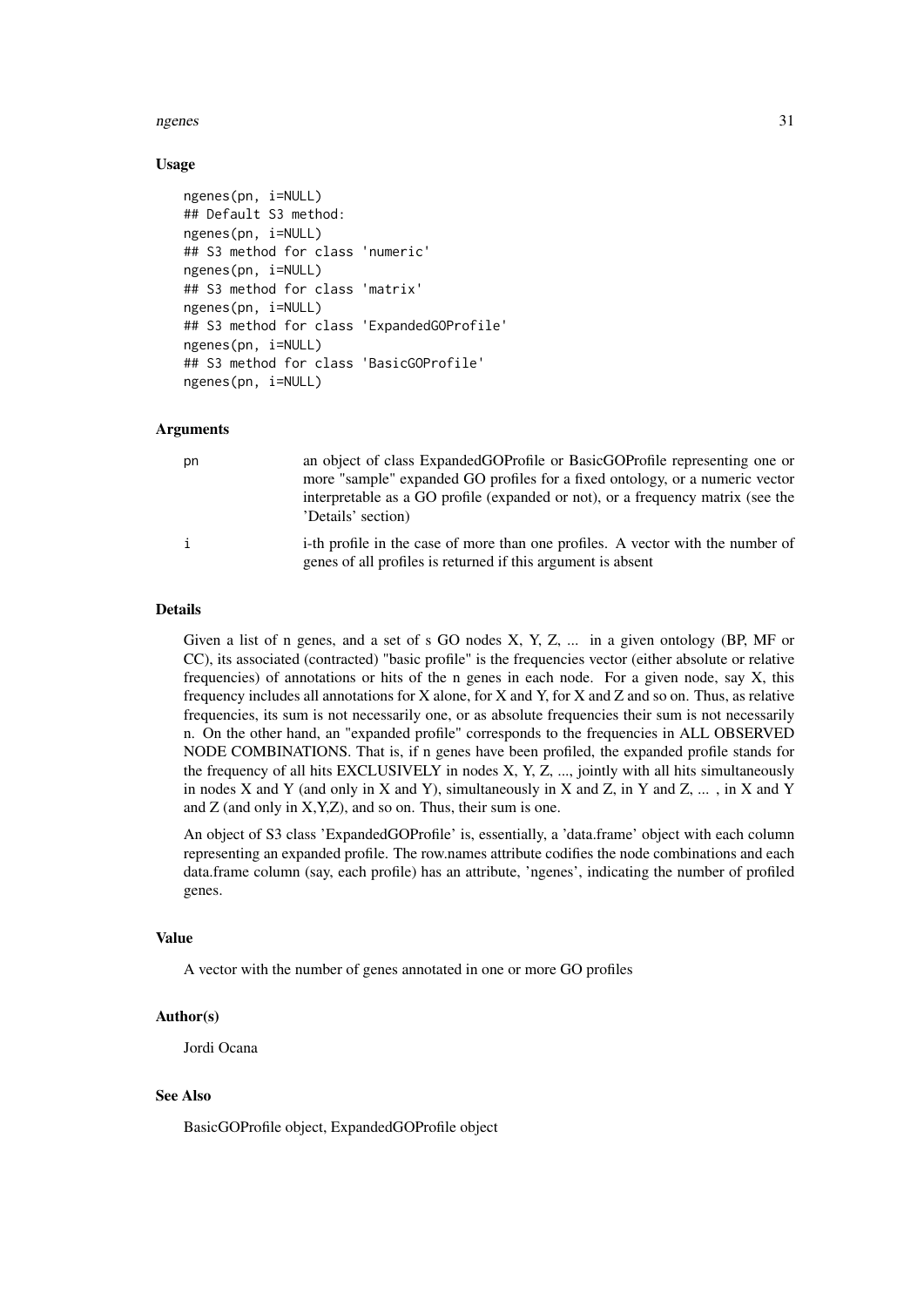#### Examples

```
require("org.Hs.eg.db")
data(prostateIds)
# To improve speed, use only the first 100 genes:
list1 <- welsh01EntrezIDs[1:100]
prof1 <- expandedProfile(list1, onto="MF", level=2, orgPackage="org.Hs.eg.db", na.rm=TRUE)$MF
length(list1)
# Only a subset of the initial gene list are annotated in the profile
ngenes(prof1)
```
omimIds *Entrez identifiers for disease-related genes in the OMIM database*

#### **Description**

Entrez identifiers for several lists of genes related with human disease.

- diseaseIds contains the Entrez identifiers corresponding to disease-related genes found in the OMIM database. This list has been manually curated by Nuria Lopez-Bigas et al. who kindly provided it to us.
- morbidmapIds contains the Entrez identifiers for all the genes in the morbidmap table. This list would correspond to disease-related genes if there had been no manual curation, as in the previous list ('diseaseIds').
- dominantIds ontains the Entrez identifiers for dominant genes after manual curation by Nuria Lopez-Bigas who has kindly allowed us to include them in the package.
- recessiveIds contains the Entrez identifiers for recessive genes after manual curation by Nuria Lopez-Bigas who has kindly allowed us to include them in the package.
- dominantIdsEBI contains the Entrez identifiers for dominant genes in the EBI version of the OMIM database recovered using SRS with the term 'dominant' in the KEYWORDS field.
- recessiveIdsEBI contains the Entrez identifiers for recessive genes in the EBI version of the OMIM database recovered using SRS with the term 'recessive' in the KEYWORDS field.
- dominantIdsNCBI contains the Entrez identifiers for dominant genes in the NCBI version of the OMIM database recovered using ENTREZ with the term 'dominant' in the CLINICAL field.
- recessiveIdsNCBI contains the Entrez identifiers for recessive genes in the NCBI version of the OMIM database recovered using ENTREZ with the term 'recessive' in the CLINICAL field.

#### Usage

data(omimIds)

#### Format

Each dataset is a character vector with a different number of elements which (should) correspond to valid Entrez identifiers

<span id="page-31-0"></span>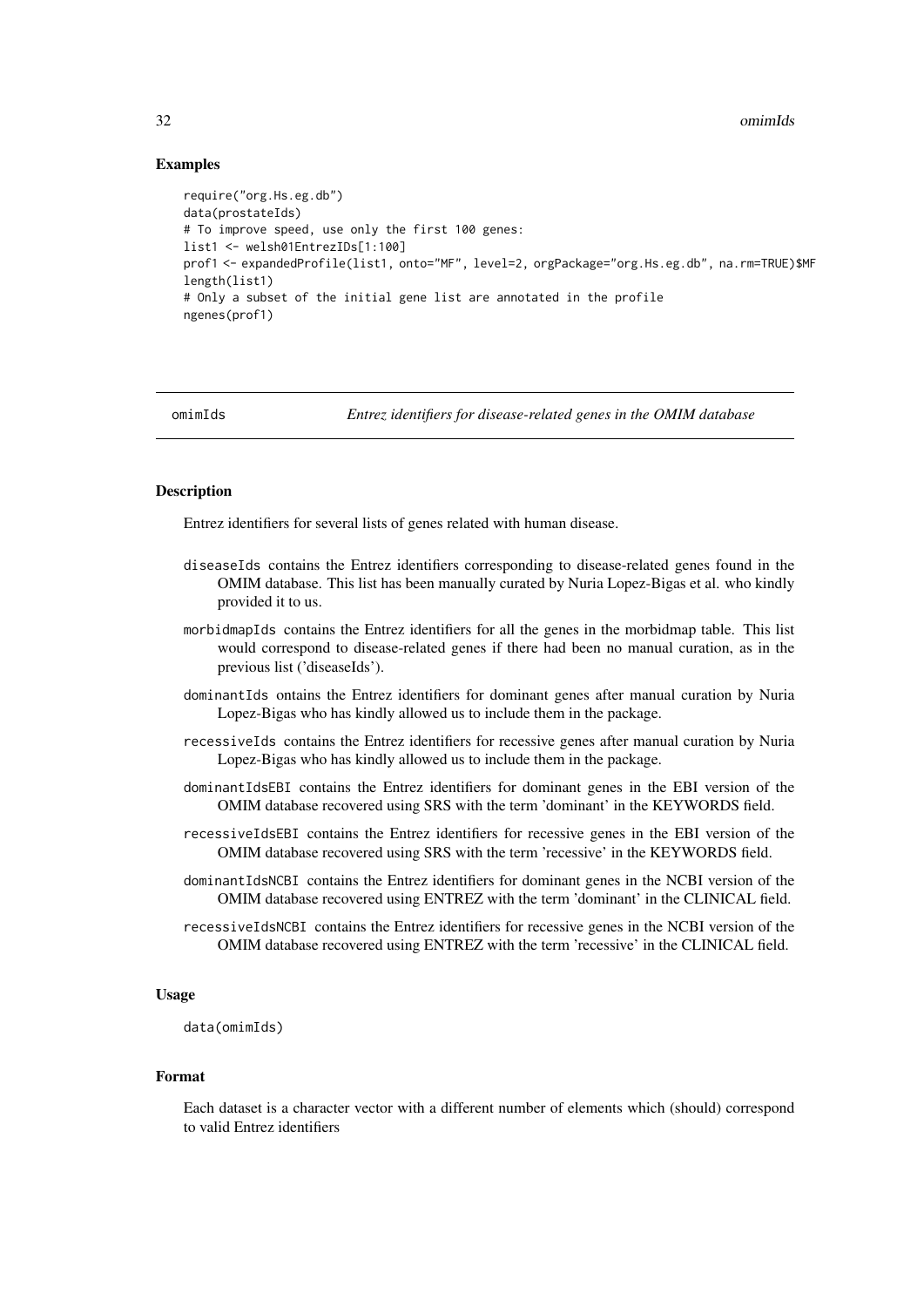#### <span id="page-32-0"></span>plotProfiles 33

#### Details

Lopez-Bigas et al. analyzed the distribution of functional categories in genes causing disease in human. They did several comparisosn which can also be done using goProfiles. In order to perform these comparisons we first tried to obtain the same lists of genes using standard database browsers, such as 'SRS', at the European Bioinformatics Institute, or 'Entrez', at the National Center for Biotechnological Information. Curiously both approaches provided very different lists so we asked the authors for their data and they kindly provided them to us. In order to facilitat the use of functions included in goProfiles we have trimmed the list of recessive and dominant genes so that (i) They become exclussive (no gene belows to both lists) (2) They are both included in the diseaseIds list. This eliminated 39 genes (out of 639) from the list of recessive genes and 52 genes (out of 414) from the list of dominant genes

## References

Lopez-Bigas, N., Blencowe, B.J. and Ouzounis, C.A., Highly consistent patterns for inherited human diseases at the molecular level, Bioinformatics, 2006, 22 (3), 269-277.

#### Examples

data(omimIds)

plotProfiles *Plot functional profiles*

#### Description

Plots basic functional profiles created with the 'basicProfile' instruction. If several profiles have to be plot together they must be first merged using the 'mergeProfiles' function. The labels of the Y-axis of the plots are the descriptions of the GO Terms. If the label is longer than 20 characters it is truncated and ended by three dots.

## Usage

```
plotProfiles(aProf, aTitle = "Functional Profile", anOnto = NULL, percentage = FALSE,
HORIZVERT = TRUE, legendText = NULL, colores = c("white", "red"), multiplePlots = F,
multipleWindows = T, labelWidth=25,...)
```

| aProf           | Functional profile to plot                                    |
|-----------------|---------------------------------------------------------------|
| aTitle          | Title for the figures                                         |
| anOnto          | Ontology (to appear in the title)                             |
| percentage      | Plot absolute or relative frequencies (not summing to 100)    |
| HORIZVERT       | Plot horizontal or vertical bars                              |
| legendText      | Text of the legend for the plot                               |
| colores         | Colors to be used                                             |
| multiplePlots   | Plot all profiles for a given dataset in one figure           |
| multipleWindows |                                                               |
|                 | Open a new window after each plot                             |
| labelWidth      | Width of Y axis labels (Names of GO categories) in the plot   |
|                 | Other graphical parameters that should be passed for plotting |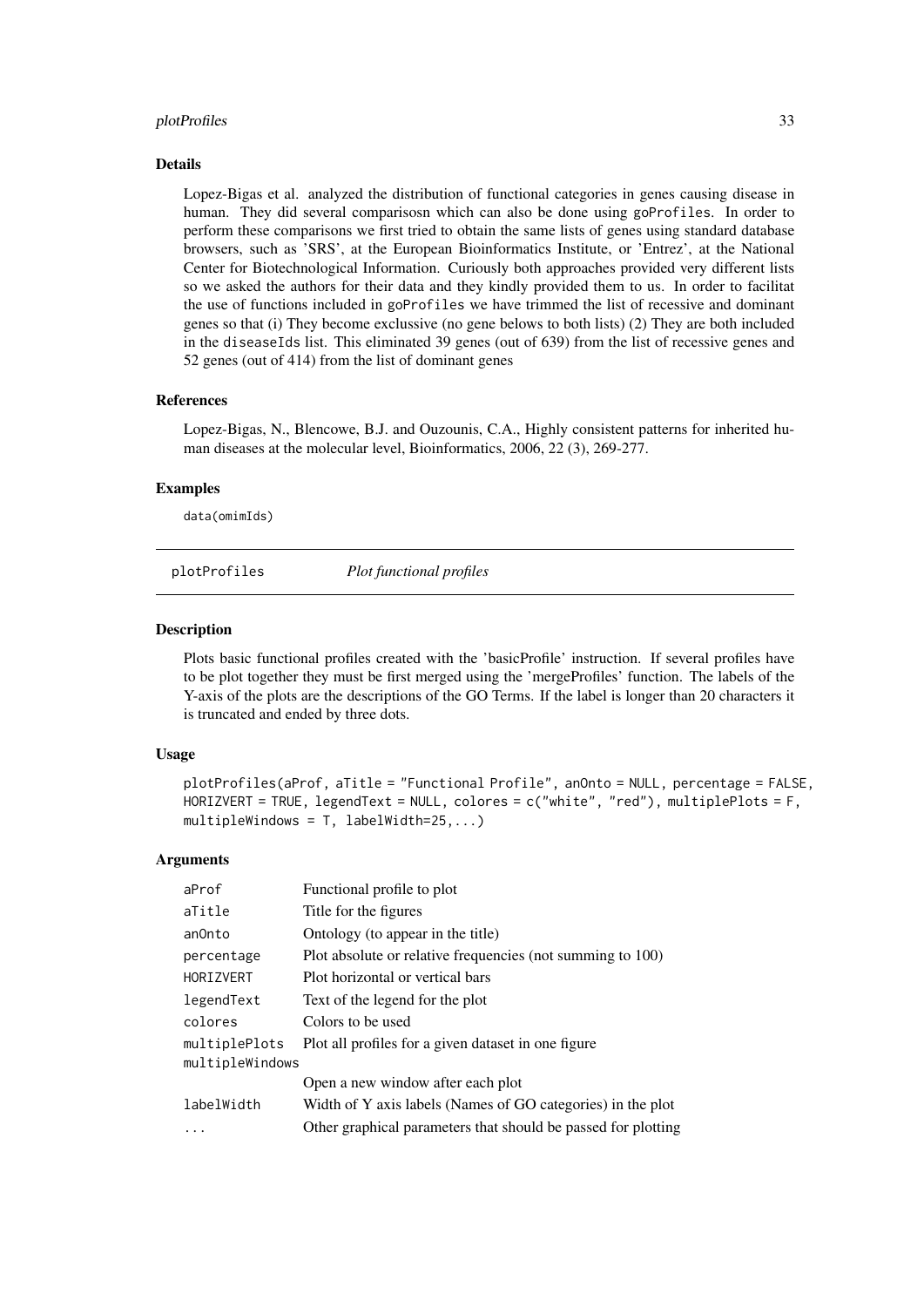## Value

The plot

#### Author(s)

Alex Sanchez

## Examples

```
require(goProfiles)
data(prostateIds)
welsh.MF <- basicProfile (welsh01EntrezIDs[1:100], onto="MF", level=2, orgPackage="org.Hs.eg.db")
singh.MF <- basicProfile (singh01EntrezIDs[1:100], onto="MF", level=2, orgPackage="org.Hs.eg.db")
plotProfiles(welsh.MF,'Functional profiles for Welsh dataset',percentage=TRUE)
welsh.singh.MF <-mergeProfilesLists(welsh.MF, singh.MF, profNames=c("Welsh", "Singh"))
plotProfiles(welsh.singh.MF , percentage=TRUE, multiplePlots=TRUE, labelWidth=30)
```
printProfiles *Print functional profiles*

#### Description

Prints basic functional profiles created with the 'basicProfile' instruction. Allows for several formatting operations such as truncating long labels, removing empty categories or choosing between absolute or relative frequencies. If several profiles have to be printed together they must be first merged using the 'mergeProfiles' function.

#### Usage

```
printProfiles(aProf, aTitle = "Functional Profile", anOnto = NULL, percentage = FALSE,
      Width=25, emptyCats=FALSE)
```
#### Arguments

| aProf      | Functional profile to plot                                     |
|------------|----------------------------------------------------------------|
| aTitle     | Title for the figures                                          |
| anOnto     | Ontology (to appear in the title)                              |
| percentage | Plot absolute or relative frequencies (not summing to 100)     |
| Width      | Maximum width for the description of GO categories             |
| emptyCats  | Set to 'TRUE' if empty categories should appear in the profile |

## Value

The printout

## Author(s)

Alex Sanchez

<span id="page-33-0"></span>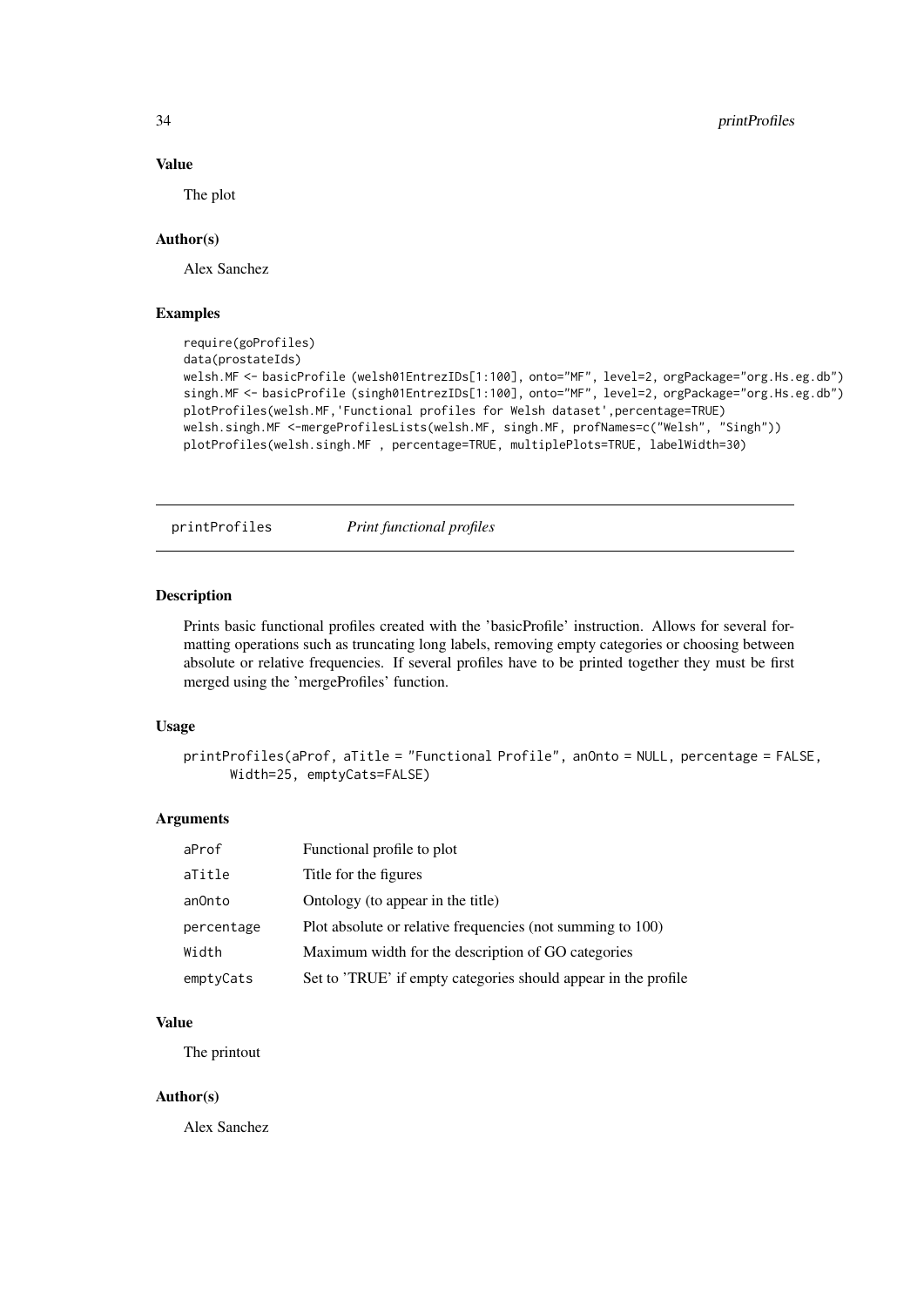#### <span id="page-34-0"></span>prostateIds 35

#### Examples

```
require(goProfiles)
data(prostateIds)
welsh.MF <- basicProfile (welsh01EntrezIDs[1:100], onto="MF", level=2, orgPackage="org.Hs.eg.db")
singh.MF <- basicProfile (singh01EntrezIDs[1:100], onto="MF", level=2, orgPackage="org.Hs.eg.db")
printProfiles(welsh.MF,'Functional profiles for Welsh dataset',percentage=TRUE, anOnto='MF')
welsh.singh.MF <-mergeProfilesLists(welsh.MF, singh.MF, profNames=c("Welsh", "Singh"))
printProfiles(welsh.singh.MF, percentage=TRUE, emptyCats=TRUE)
```
prostateIds *Prostate cancer-related genes*

## Description

Entrez identifiers for genes related with Prostate Cancer selected from two datasets analyzed by Welsh et al. (2001) and Singh et al. (2002) respectively. The genes have been selected from freely available datasets in the internet using a standard workflow for selecting differentially expressed genes. The dataset contains 4 character vectors, each corresponding to the entrez identifiers of the genes selected at a 5% and 1% significance level from the Welsh and Singh dataset respectively.

welsh05EntrezIDs List of genes selected from Welsh et al. study at a 0.05 significance level.

welsh01EntrezIDs List of genes selected from Welsh et al. study at a 0.01 significance level.

singh05EntrezIDs List of genes selected from Singh et al. study at a 0.05 significance level.

singh01EntrezIDs List of genes selected from Singh et al. study at a 0.01 significance level.

#### Usage

data(prostateIds)

#### Format

Each dataset is a character vector with a different number of elements which (should) correspond to valid Entrez identifiers

#### Source

- John B. Welsh, Lisa M. Sapinoso, Andrew I. Su, Suzanne G. Kern, Jessica Wang-Rodriguez, Christopher A. Moskaluk, Jr. Frierson, Henry F., and Garret M. Hampton. Analysis of Gene Expression Identifies Candidate Markers and Pharmacological Targets in Prostate Cancer. Cancer Res, 61(16):5974-5978, 2001.
- Singh, Dinesh and Febbo, Phillip G and Ross, Kenneth and Jackson, Donald G and Manola, Judith and Ladd, Christine and Tamayo, Pablo and Renshaw, Andrew A and D'Amico, Anthony V and Richie, Jerome P and Lander, Eric S and Loda, Massimo and Kantoff, Philip W and Golub, Todd R and Sellers, William R.Gene expression correlates of clinical prostate cancer behavior. Cancer Cell, 2002, Mar., 1(2) 203-209, 2002.

#### Examples

data(prostateIds)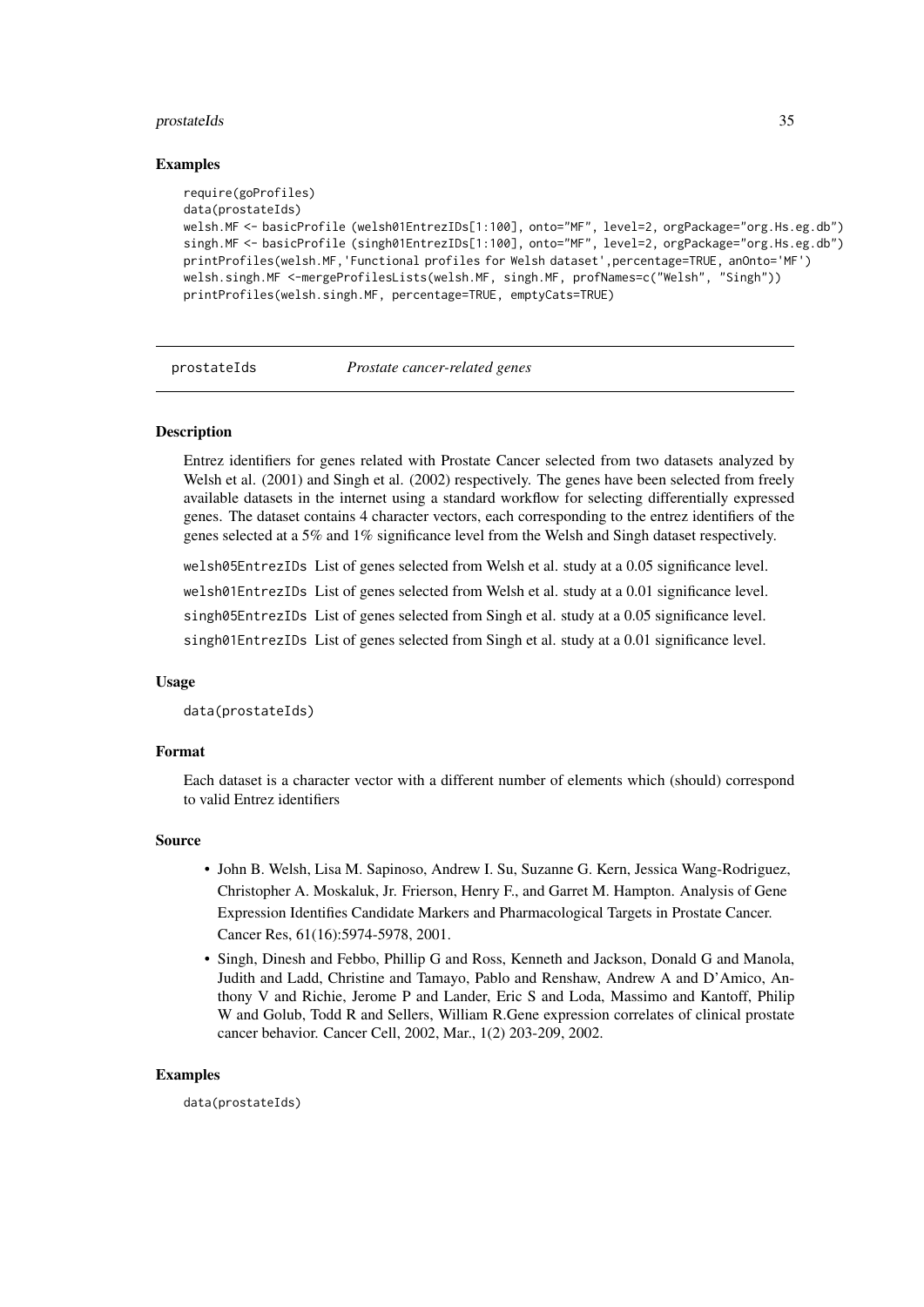# <span id="page-35-0"></span>Index

∗Topic datasets CD4Ids, [4](#page-3-0) clustKidneyMF2, [5](#page-4-0) drosophila, [13](#page-12-0) hugoIds, [27](#page-26-0) kidneyGeneLists, [29](#page-28-0) omimIds, [32](#page-31-0) prostateIds, [35](#page-34-0) ∗Topic hplot plotProfiles, [33](#page-32-0) printProfiles, [34](#page-33-0) ∗Topic htest basicProfile, [3](#page-2-0) compareGeneLists, [5](#page-4-0) compareGOProfiles, [6](#page-5-0) compareProfilesLists, [9](#page-8-0) compSummary, [10](#page-9-0) equivalentGOProfiles, [14](#page-13-0) equivSummary, [18](#page-17-0) expandedProfile, [20](#page-19-0) fitGOProfile, [24](#page-23-0) ∗Topic manip conversionFunctions, [12](#page-11-0) expandedLevel, [19](#page-18-0) GOTermsList, [26](#page-25-0) ∗Topic package goProfiles-package, [2](#page-1-0) ∗Topic utilities mergeProfilesLists, [30](#page-29-0) as.GOTerms.frame *(*conversionFunctions*)*, [12](#page-11-0) as.GOTerms.list *(*conversionFunctions*)*, [12](#page-11-0) basicProfile, [3,](#page-2-0) *[6](#page-5-0)* BioCpack2EntrezIDS *(*conversionFunctions*)*, [12](#page-11-0) BioCpack2Profiles *(*conversionFunctions*)*, [12](#page-11-0) BioCprobes2Entrez *(*conversionFunctions*)*, [12](#page-11-0)

```
CD4GOTermsFrame (CD4Ids), 4
```
CD4GOTermsList *(*CD4Ids*)*, [4](#page-3-0) CD4Ids, [4](#page-3-0) CD4LLids *(*CD4Ids*)*, [4](#page-3-0) clustKidneyMF2, [5](#page-4-0) compareGeneLists, [5,](#page-4-0) *[9](#page-8-0)* compareGOProfiles, *[6](#page-5-0)*, [6](#page-5-0) compareProfilesLists, [9](#page-8-0) compSummary, [10](#page-9-0) contractedProfile, [11](#page-10-0) conversionFunctions, [12](#page-11-0) diseaseIds *(*omimIds*)*, [32](#page-31-0) dominantIds *(*omimIds*)*, [32](#page-31-0) dominantIdsEBI *(*omimIds*)*, [32](#page-31-0) dominantIdsNCBI *(*omimIds*)*, [32](#page-31-0) drosophila, [13](#page-12-0) drosophilaIds *(*drosophila*)*, [13](#page-12-0) equivalentGOProfiles, [14](#page-13-0) equivClust, [16](#page-15-0) equivClust2pdf, [18](#page-17-0) equivSummary, [18](#page-17-0) expandedLevel, [19](#page-18-0) expandedProfile, *[9](#page-8-0)*, [20](#page-19-0) expandTerm *(*expandedLevel*)*, [19](#page-18-0) fisherGOProfiles, [22](#page-21-0) fitGOProfile, [24](#page-23-0) getAncestorsLst *(*GOTermsList*)*, [26](#page-25-0) getGOLevel *(*GOTermsList*)*, [26](#page-25-0) goProfiles *(*goProfiles-package*)*, [2](#page-1-0) goProfiles-package, [2](#page-1-0) GOTermsFrame2GOTermsList *(*conversionFunctions*)*, [12](#page-11-0) GOTermsList, [26](#page-25-0) hugoIds, [27](#page-26-0) iterEquivClust, [28](#page-27-0) kidneyGeneLists, [29](#page-28-0)

mergeProfilesLists, [30](#page-29-0) michaudIds *(*drosophila*)*, [13](#page-12-0)